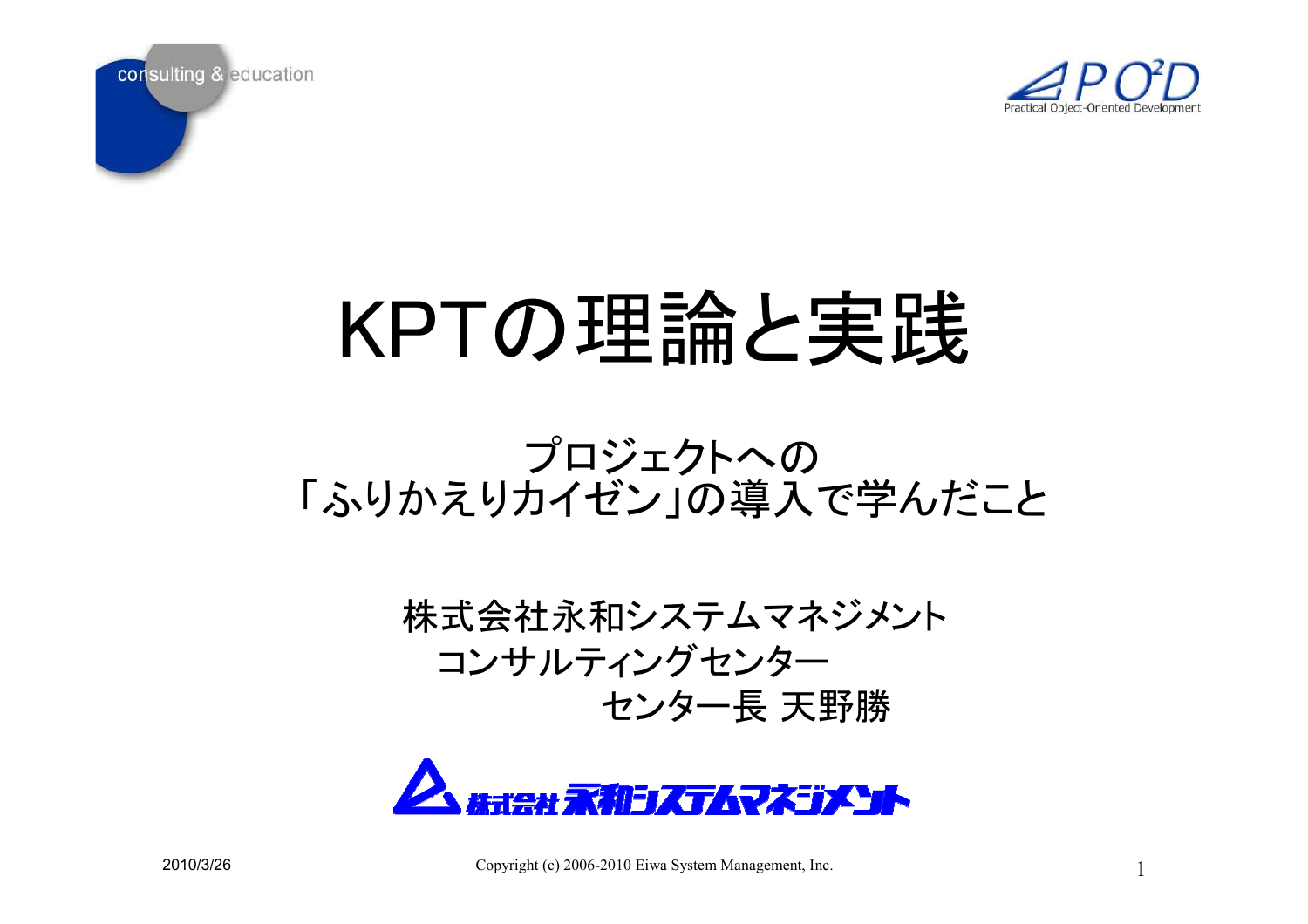



## 本日のお話

- ナンヤイル ■ アジャイル開発の実践、および導入コンサルティン グの中で、チームに「KPTふりかえり」を導入してき ました。その効果は高く、アジャイル開発では必須 の活動だと考えていました。
- **T** ■ しかし、KPTふりかえりはアジャイル開発に限らず に使える活動であることに気づき、非アジャイル開 発への適応、さらにはホワイトカラーへの適応もし てきました。
- **T** ■ 本日は、このような活動の中で得た知見をご紹介し ます。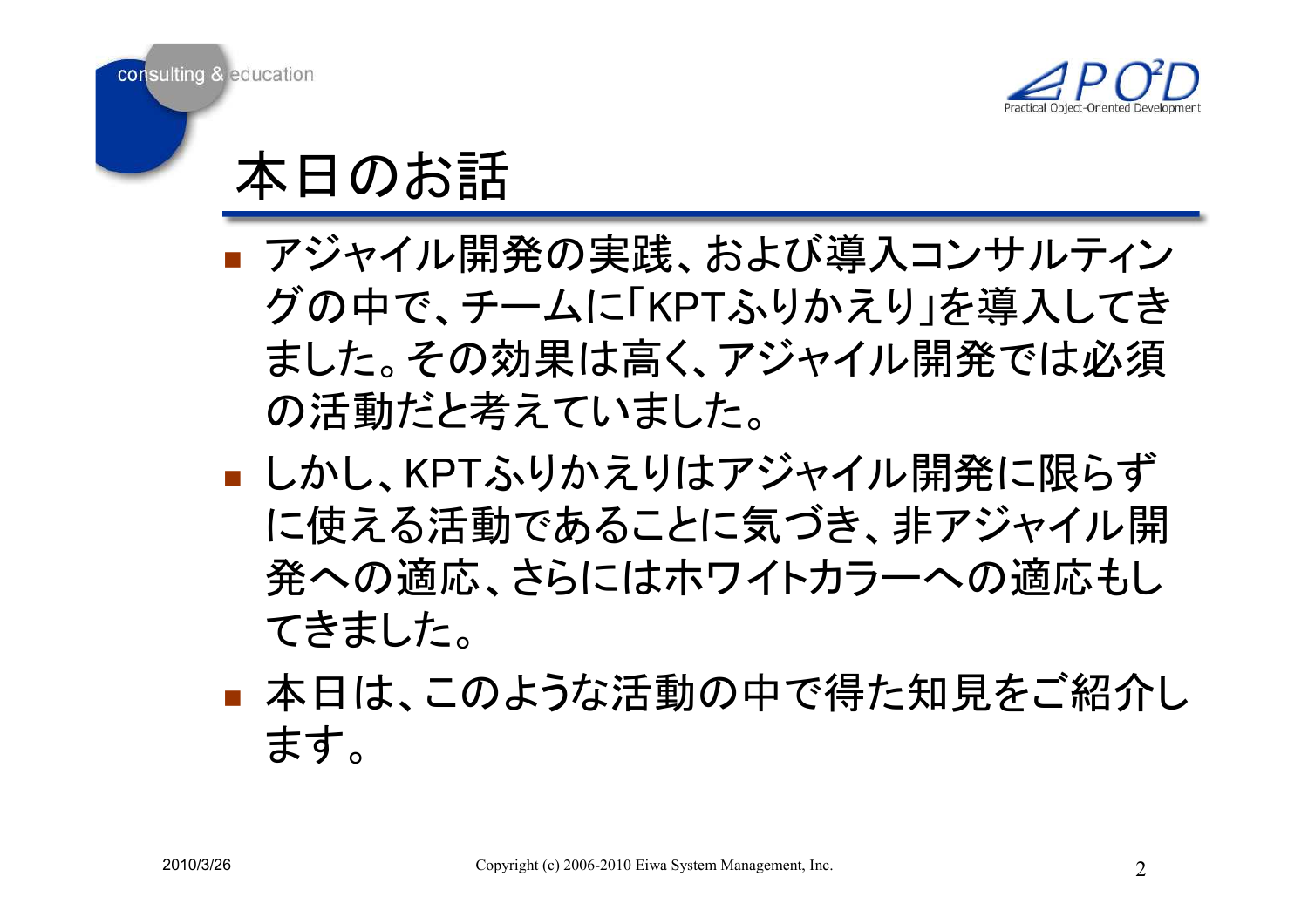

スピーカー紹介

- 天も 19飛のまり) ■ 天野 勝(あまの まさる)<br>■ ★ブジェクト指向 アジャ
	- П ■オブジェクト指向、アジャイル開発、開発現場の活性化を テーマに、ファシリテーションを活用したコンサルティング、 セミナーに従事。
	- 2002年IこKent E ■ 2002年にKent BeckからTDDを教わる
	- 看書: ‼e∧treme Programming アヘト ■ 著書:『eXtreme Programmingテスト技法』『正しく学ぶソ フトウエア設計』
	- П ▪ 訳書:『リーン開発の本質』『アジャイルソフトウェア開発 スクラム』









2010/3/26 Copyright (c) 2006-2010 Eiwa System Management, Inc.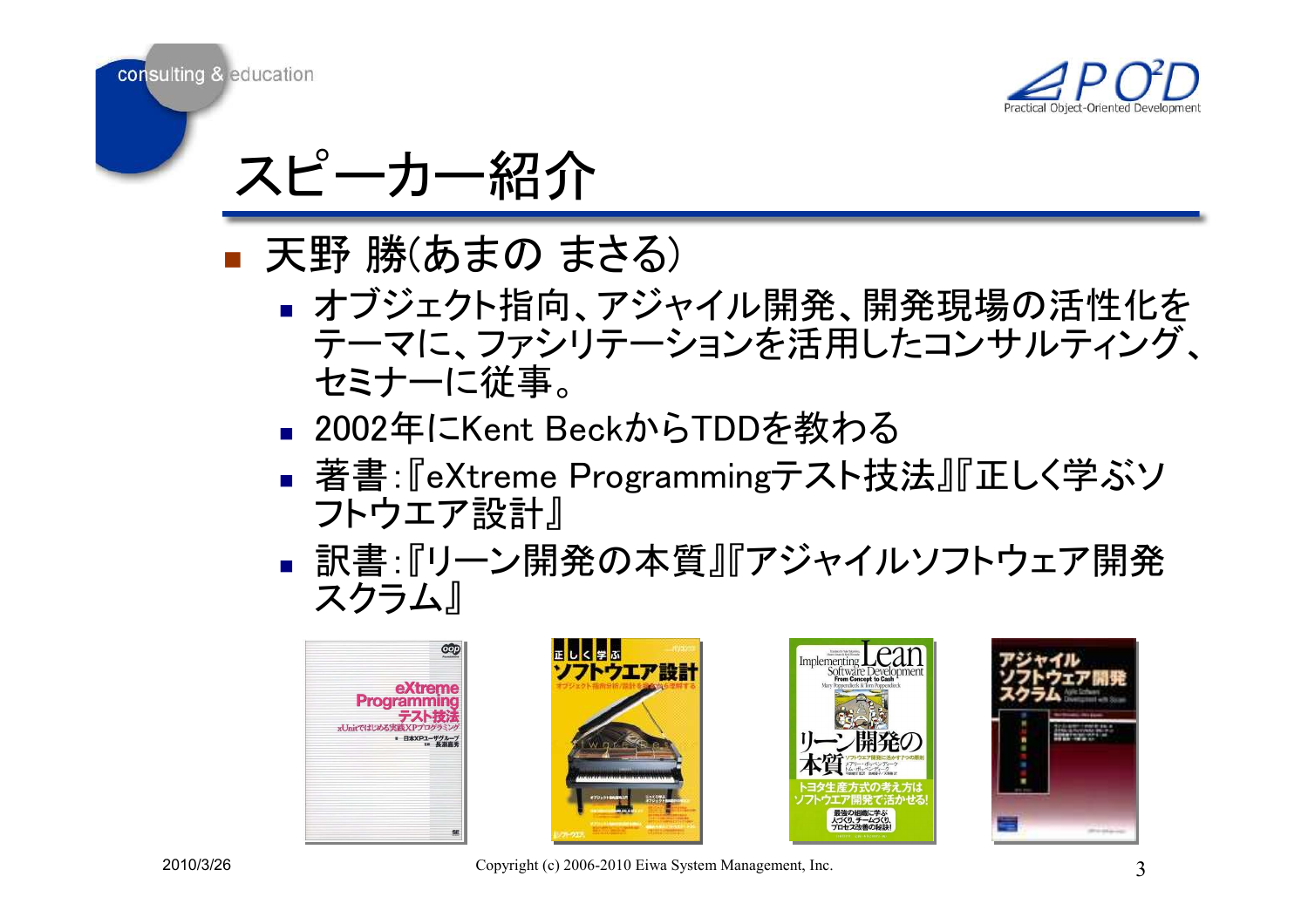

会社紹介

### **T** ■ 株式会社 永和システムマネジメント<br>- ▲ 本社は福井県福井市

- П ■ 本社は福井県福井<mark>市</mark>
- П ■ 1980年創業、 2002年東京事務所開設
- ▌ 並 既、 [不 復 、 /| ノ ノ 丄 ` ▪ 金融、医療、オブジェクト指向 を使ったシステム開発
- П ■ コミュニティ活動や、 書籍の執筆・翻訳に積極的





2010/3/26 Copyright (c) 2006-2010 Eiwa System Management, Inc.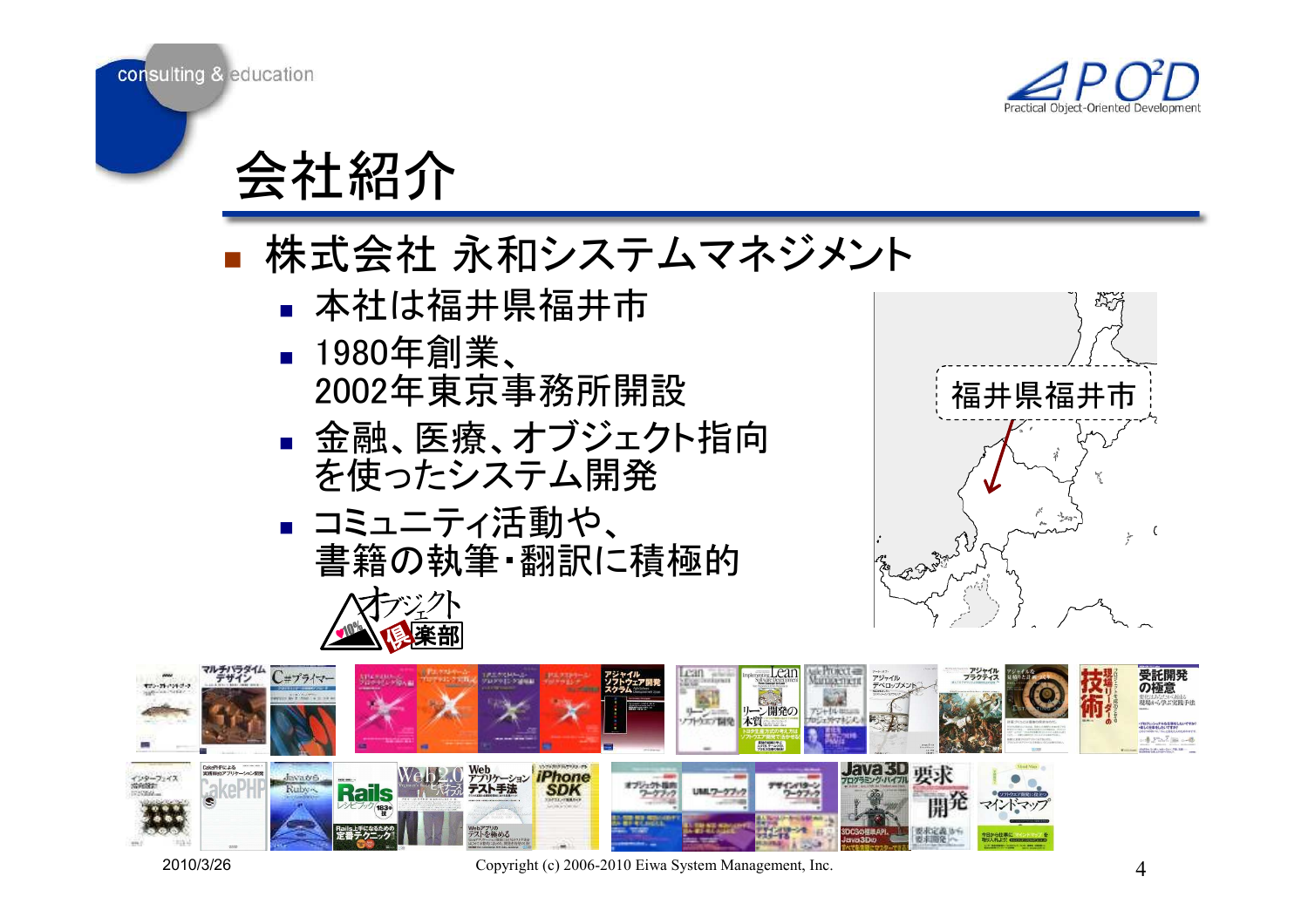



目次

- **M** N ■ KPTの概要
- **MACKPI** ■ 私とKPTふりかえりの歴史
- ■ KPTふりかえりの適用例
- $\mathbb{R}^2$ ■ ふりかえりの効果
- $\blacksquare$   $\blacksquare$   $\blacksquare$   $\blacksquare$   $\blacksquare$   $\blacksquare$   $\blacksquare$   $\blacksquare$   $\blacksquare$   $\blacksquare$   $\blacksquare$   $\blacksquare$   $\blacksquare$   $\blacksquare$   $\blacksquare$   $\blacksquare$   $\blacksquare$   $\blacksquare$   $\blacksquare$   $\blacksquare$   $\blacksquare$   $\blacksquare$   $\blacksquare$   $\blacksquare$   $\blacksquare$   $\blacksquare$   $\blacksquare$   $\blacksquare$   $\blacksquare$   $\blacksquare$   $\blacksquare$   $\blacks$ ■ KPTふりかえりを失敗させないコツ
- **I** ■ ふりかえりアンチパターン
- $\mathbb{R}^2$ ▪ 参考資料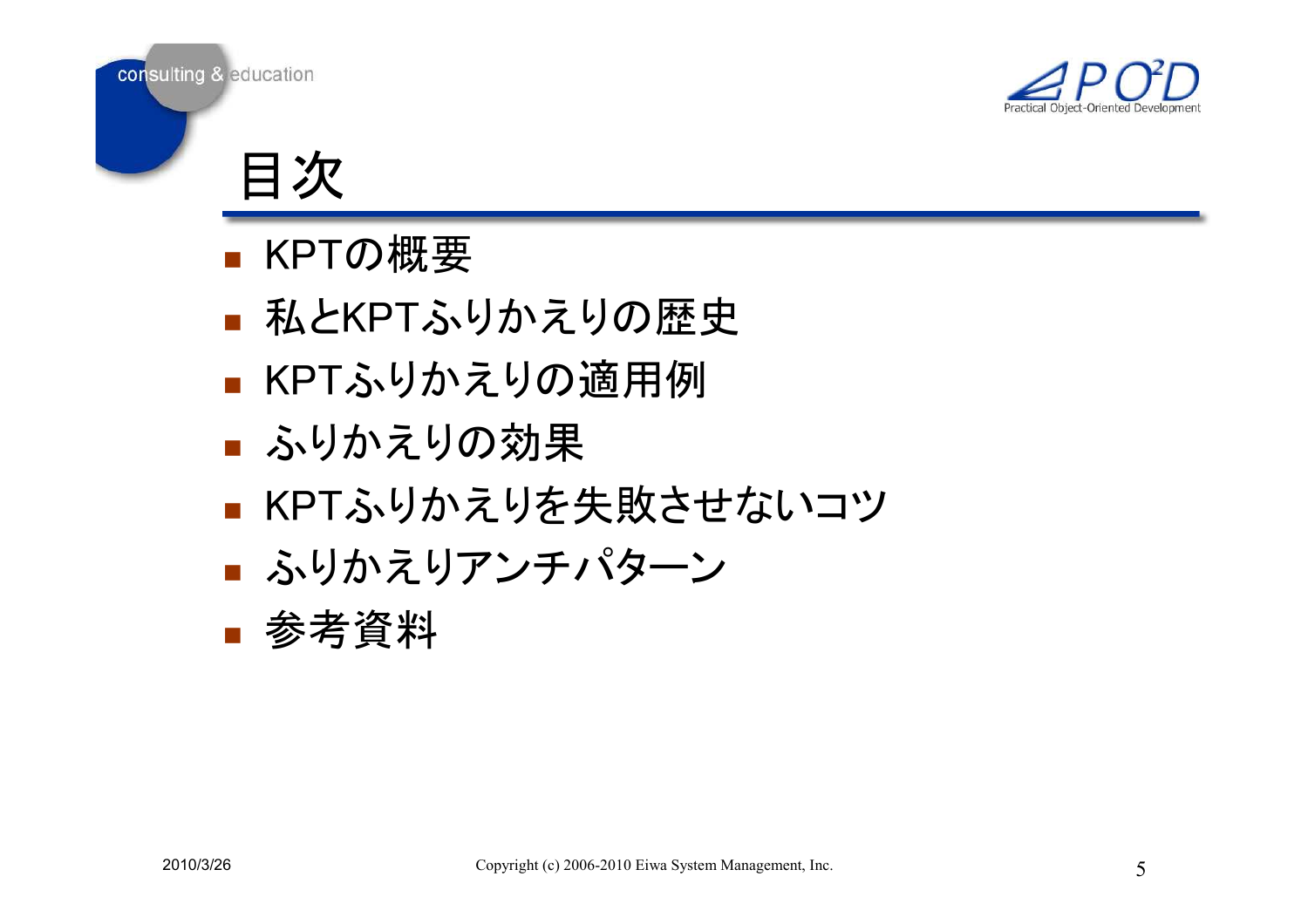



# KPTの概要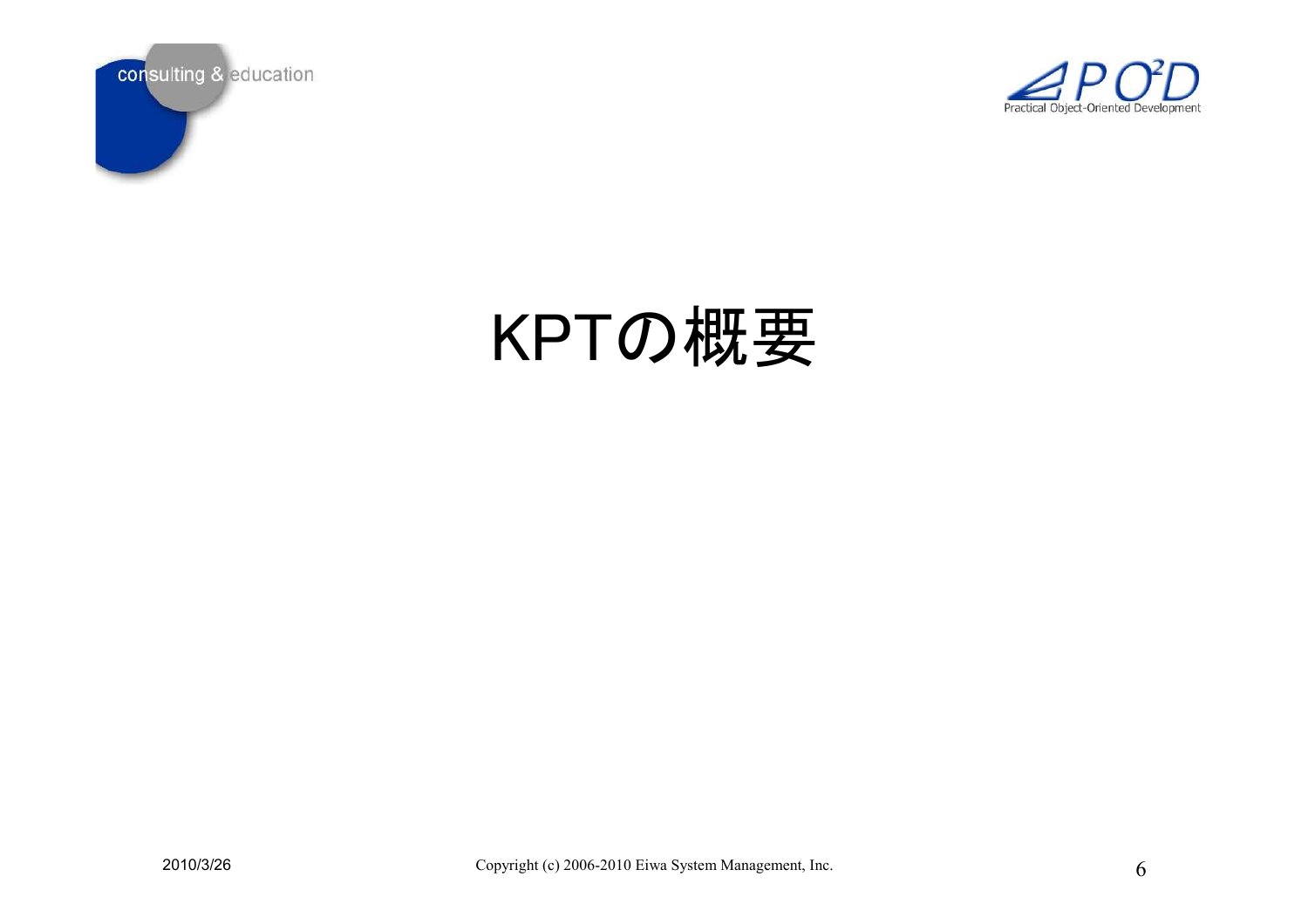



KPTとは

- **T** ■ Keep、Problem、Tryに区切ったフォーマット
	- П ■ Keep:続けたいこと、良いこと
	- Problem:問題点、要工夫点 ▪ Problem∶問題点<mark>、</mark>要工夫点
	- IrV:EX||苦朿、エ大しだい」 ■ Try:改善策、工夫したいこと
- **T** ■ ふりかえりミーティングでよく使われる

| Keep    | Try |
|---------|-----|
| Problem |     |

出典:『アジャイルソフトウェア開発』

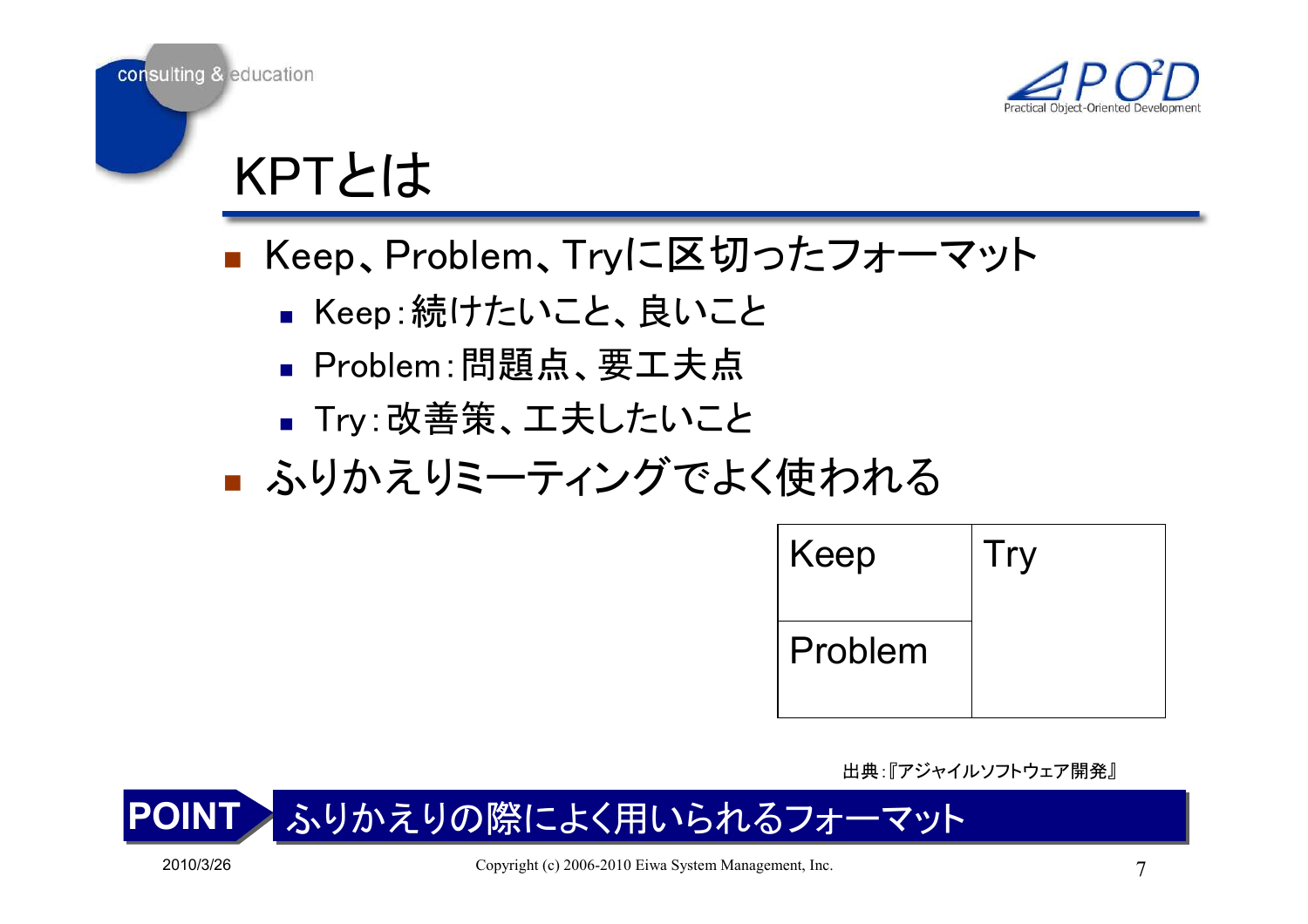



## KPTのサイクル

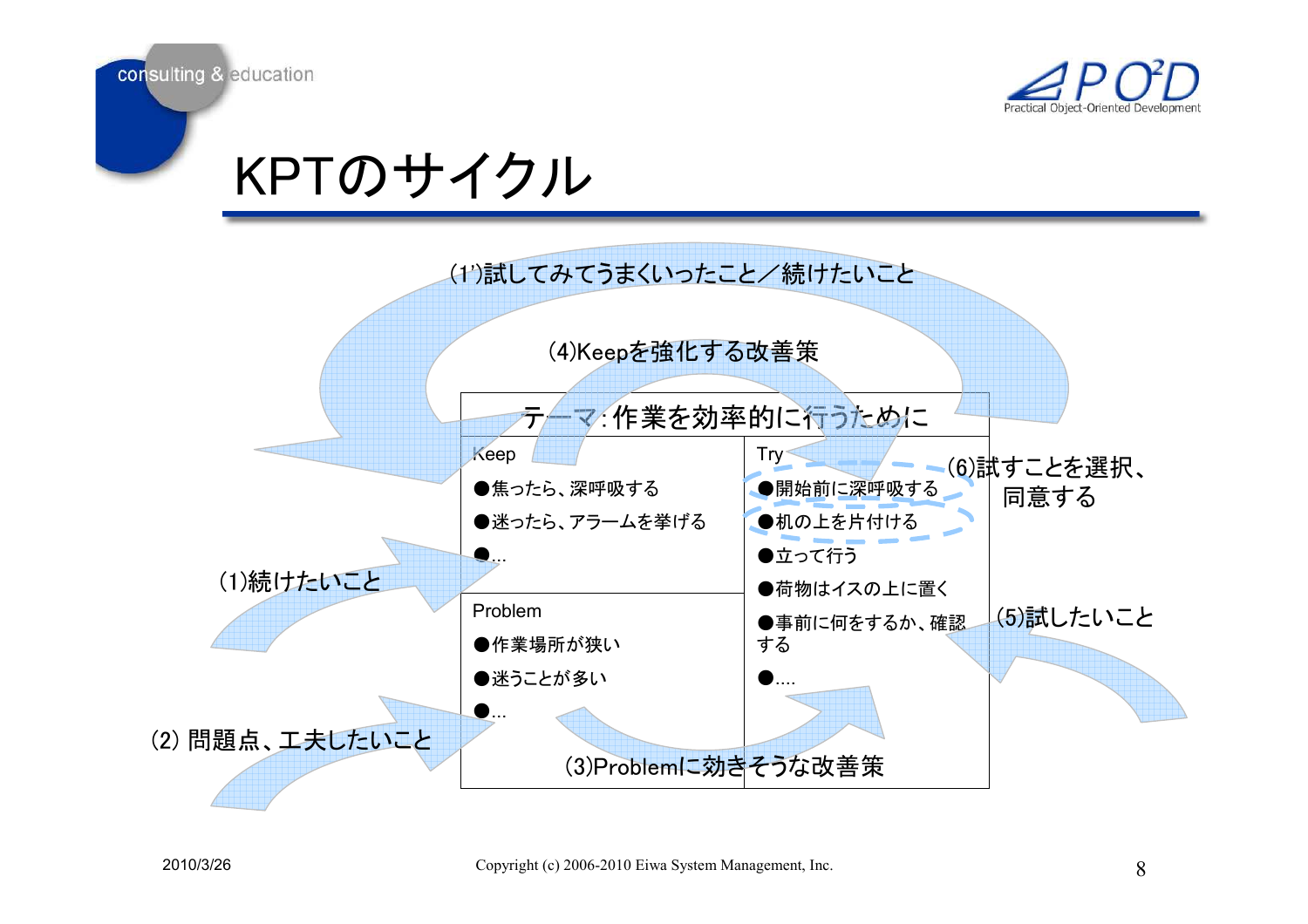

### KPTによるふりかえりの手順

- **T** ■ (1)テーマを決める
- **T** ■ (2)思い返す
- (3)つまくし! ■ (3)うまくいった行動を確認する
- $\mathbb{R}^2$ ■ (4)問題を洗い出す
- (5)向頑臾の原因を ■ (5)問題の原因を分析する
- **I** ■ (6)改善策を考える
- (/)訂したしヽことる ■ (7)試したいことを考える
- ■(8)試すことを選択する ■ (8)試すことを選択する
- ■(9)試すことを合意す ■ (9)試すことを合意する

| Keep    | Try |  |  |
|---------|-----|--|--|
| Problem |     |  |  |
|         |     |  |  |

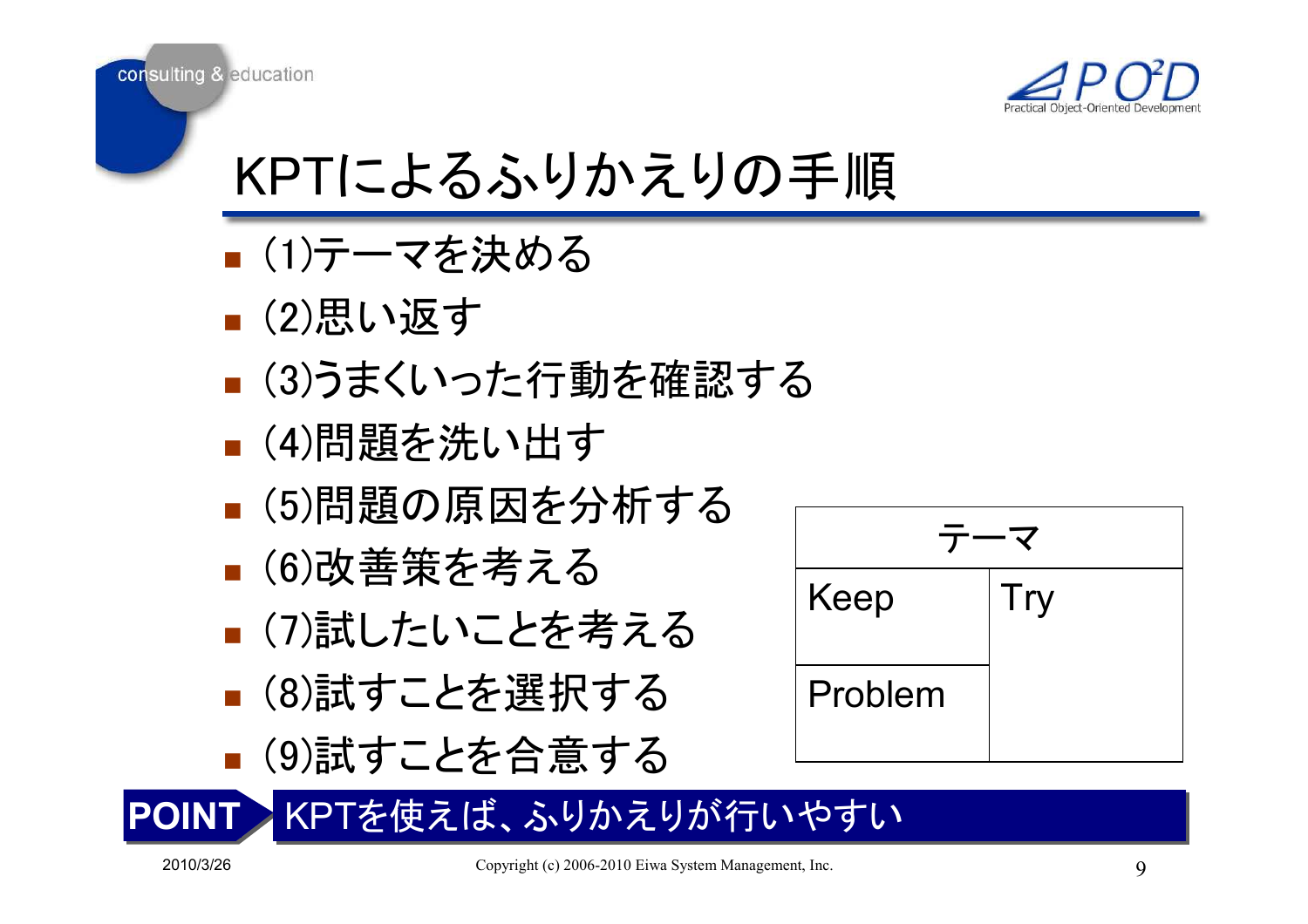



# ふりかえりとは

- 1回プ」り子(♪?。 ■ 過去の学びを、未来に活かすこと
	- カイセン沽朝を推し進のるナーム: ▪ カイゼン活動を推し進めるチームミーティングとして行う
	- k. ▪ 継続(定期的に頻繁に実施)して行う
	- П ■ 個人で行うもよし
- **T** ■ カイゼンサイクル(デミング(シューハート)サイクル) P-D-C-AのC-A(-P)に相当
	- П ■ Plan∶計画
	- ■ Do∶実行
	- ∎ Cneck ■ Check∶評価(Study∶学習)
	- П ■ Act:改善(Adapt:適応)
- POINT繰り返すことで、次第に成長する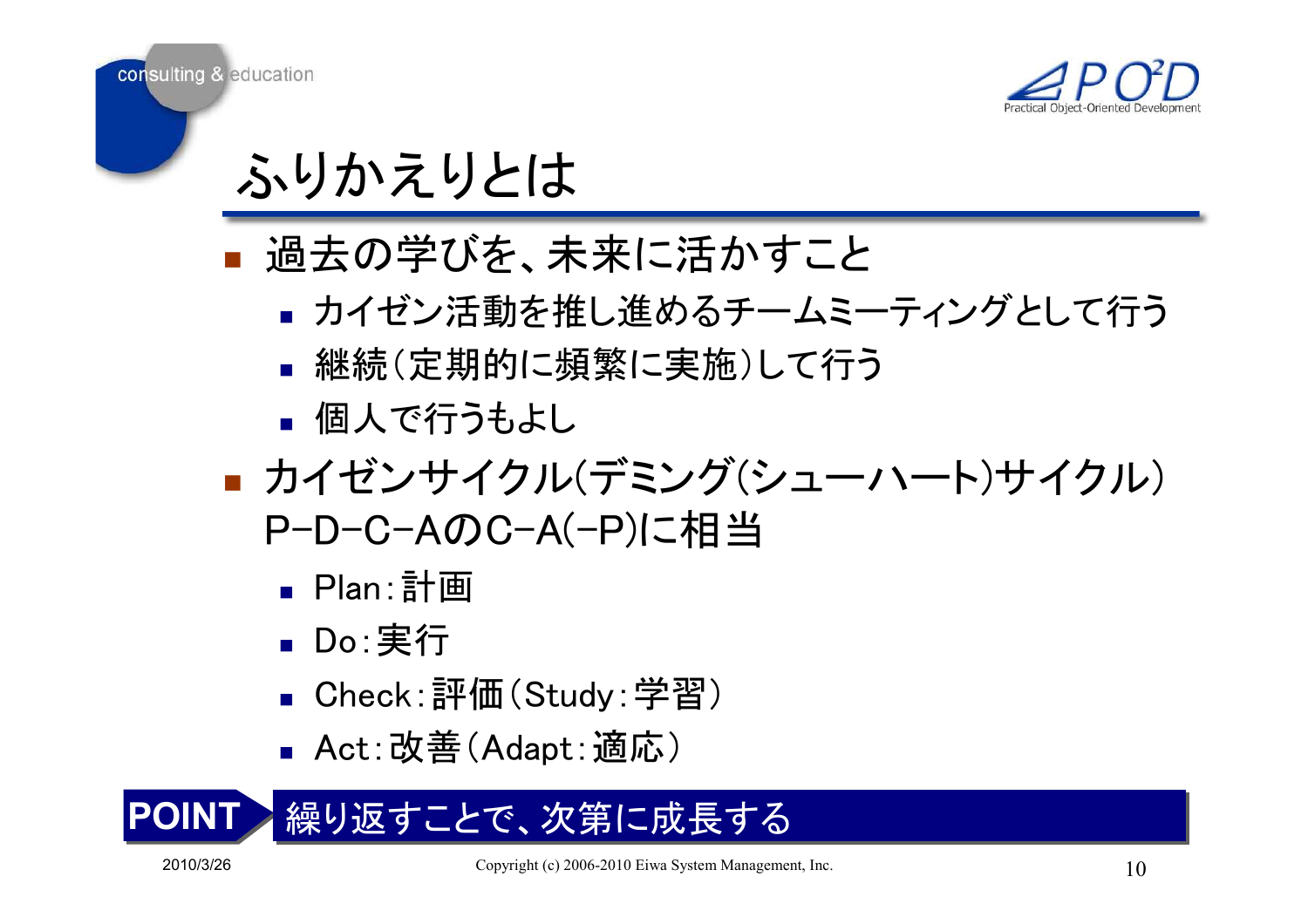



## KPTとカイゼンサイクル



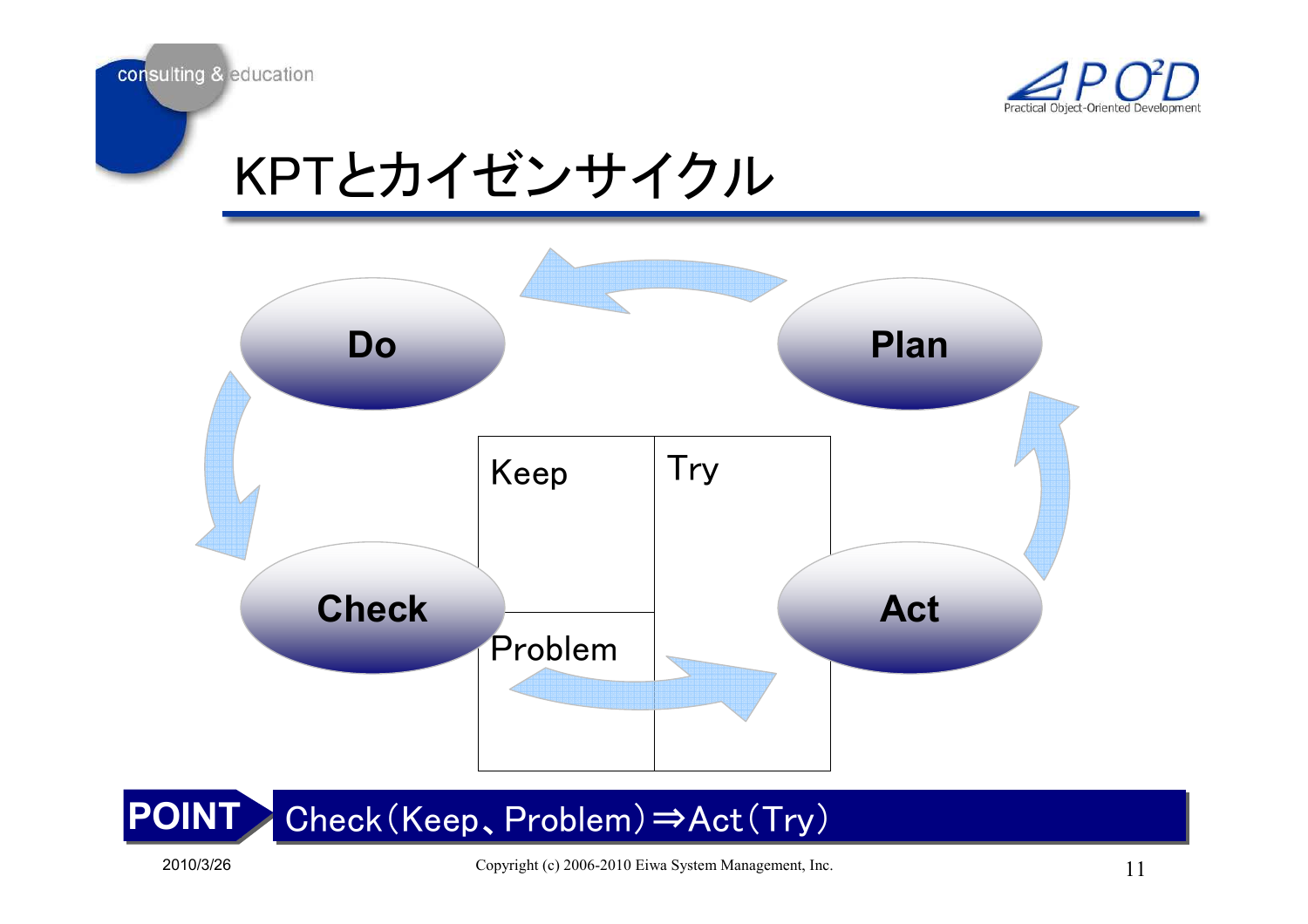



# 私とKPTふりかえりの歴史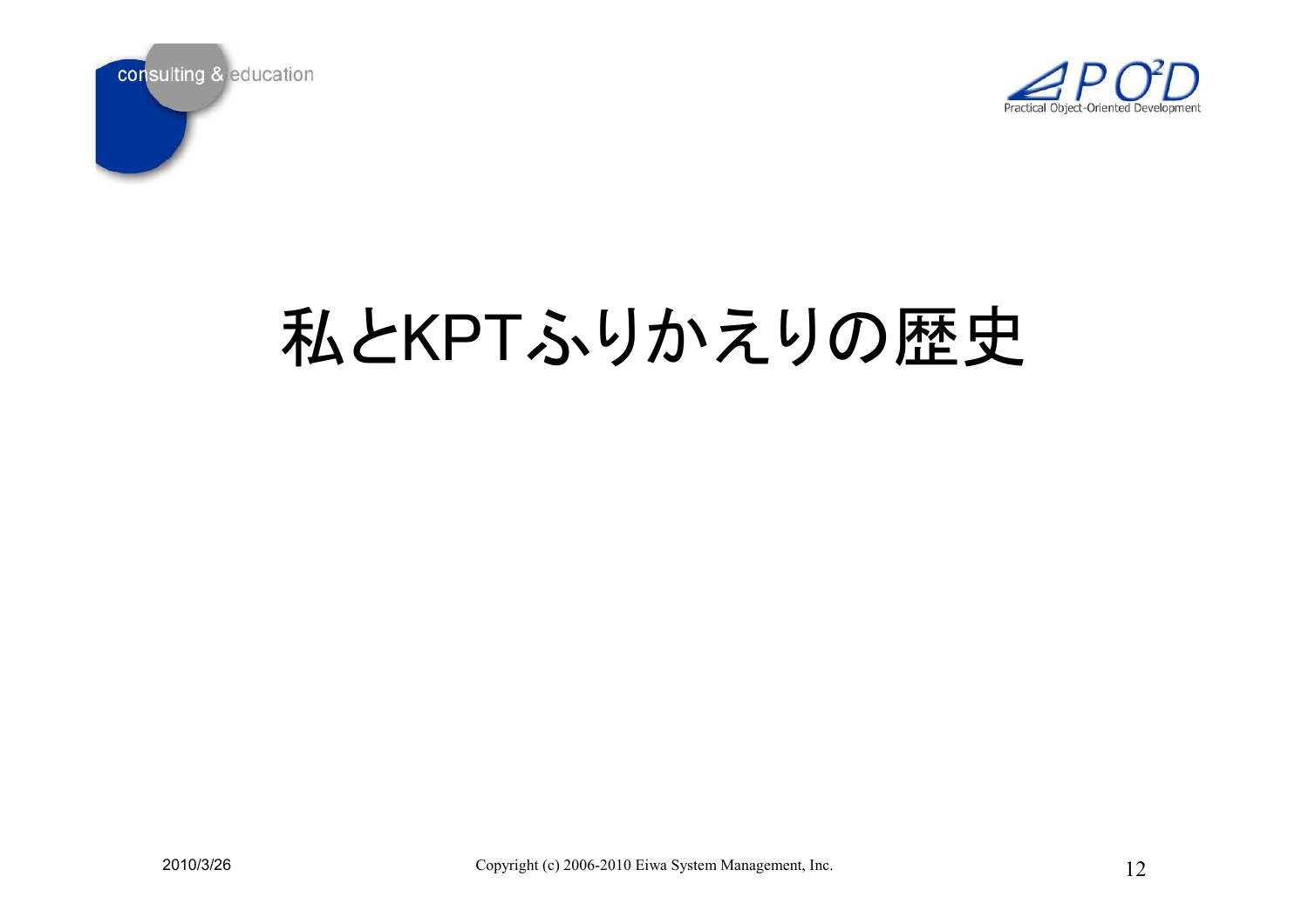



2001年

- **EL CIVIIV** ▪ CMMIのレベル3取得活動中の組織でXPを実践
	- ウォー メノオー ルキリノロ ヒヘしか 叶 我 (イレしい) ■ ウォータフォール型のプロセスしか定義されていなく、多 くのテーラリングをした
- 工程完了報告書を、 ■ 工程完了報告書を、イテレーション終了毎に提出
	- П <u>■ ベストプラクティス</u>と、<u>教訓(課題と対策)</u>を報告
	- 削凹の刈束か、次のヘストノフクティスになく ■ 前回の対策が、次のベストプラクティスになることを実感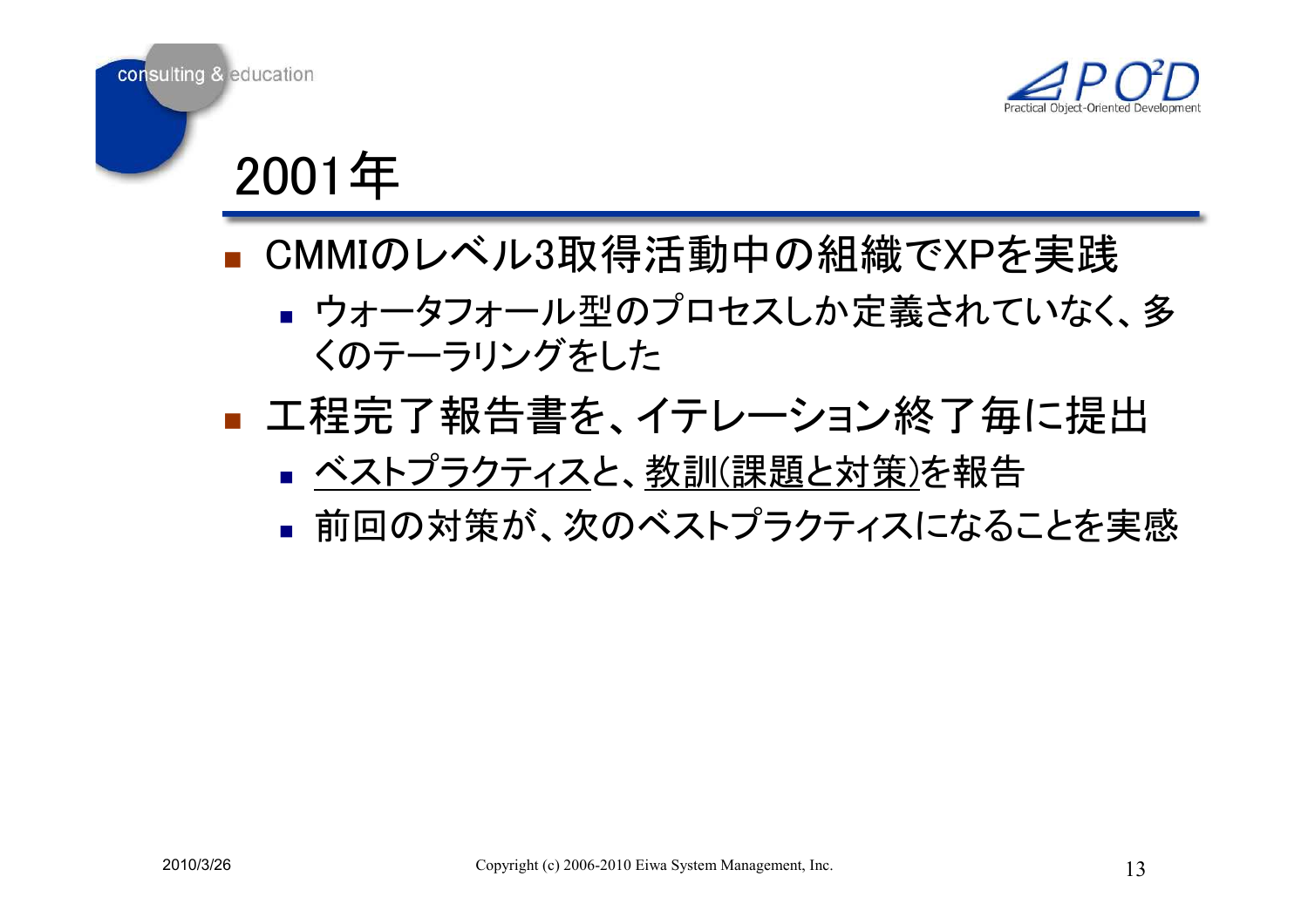



# $2003年 (1)$

#### **T** ■ XPアンギャ(日本各地でXPのセミナーを開催) П <u>■ リフレクションシート</u>を用いて、毎回<u>反省</u>

#### 仙台 4月9,10日 ●このまま続けたいこと ●試してみたいこと • ソフトウェア開発の現実の問題点を、ペアで話してもら • ガーデニングを題材にし、リリースを2回行えるようにす  $\approx$  (M, A) それをホワイトボードに書き出す. (K.H) ● 講師が前でペアブロをしながら、TDDで開発を進める様子 -<br>をデモする(M.A) ● なるべく同じ会社で固まらないように座席をエ夫 ●問題点 (朝,強制的にきた人から前に座る等) (K.H) ●計画ゲームのワークショップで、旅行だとリリースが1回 しか回せない(M.A) ● TDDのワークショップでJavaが分からなく、TDDの演習で はなくJavaのお勉強になってしまっている(M.A)

#### 博多 4月14,15日

| ● このまま続けたいこと<br>● ソフトウェア開発の現実の問題点を。ペアで話してもら<br>ð.<br>それをホワイトボードに書き出す。 (K.H):<br>● 1日目の終わりに、2日目の宿題を出す(M.A).<br>• ガーチニング(M.A) -<br>• IDDのデモ(M.A)      | ●試してみたいこと<br>● 参加者同士でディベートしてもらう(M.A)<br>● 参加者が動くようにする(M.A):<br>● 王作の時間を少なくし、リリ〜ス回数を3回にする(M.A).<br>• Stackの実装を参加者にペアでしてもらい、通度なタイミ<br>ングで講師がチモを行うようにする(M.A):<br>● 講師がもう少し積極的参加者の輸に入る。(K.H)<br>● Stackの側では。STL の I/F をやってみる。 (K.H). |  |  |
|-----------------------------------------------------------------------------------------------------------------------------------------------------|----------------------------------------------------------------------------------------------------------------------------------------------------------------------------------------------------------------------------------|--|--|
| ●問題点<br>● 参加者間のコミュニケーションがうまく取れない(M.A):<br>● 参加者がガーデニングのエ作に注力してしまい、計画:<br>ゲームの利点をあまり感じられない。焦点がぼける(M.A):<br>● TDDのチモが長いと、参加者がペアブロをする機会が少な<br>くなる(M.A) | void pop(), int top() const.<br>• 実践例はすべての項目を説明せず、 さらっとながし, 賢<br>間中心とする。 (K.H)<br>● この反省シートを、Webで公開する。 (K.H)                                                                                                                     |  |  |
| 札幌 4月21,22日                                                                                                                                         |                                                                                                                                                                                                                                  |  |  |

| ‖● このまま続けたいこと                 | ∥●試 してみたいこと                    |  |
|-------------------------------|--------------------------------|--|
| - ソフトウェア開発の現実の問題点を、ペアで話してもら │ | - 計画ゲームでメタファとして庭のコンセプトを決めても ││ |  |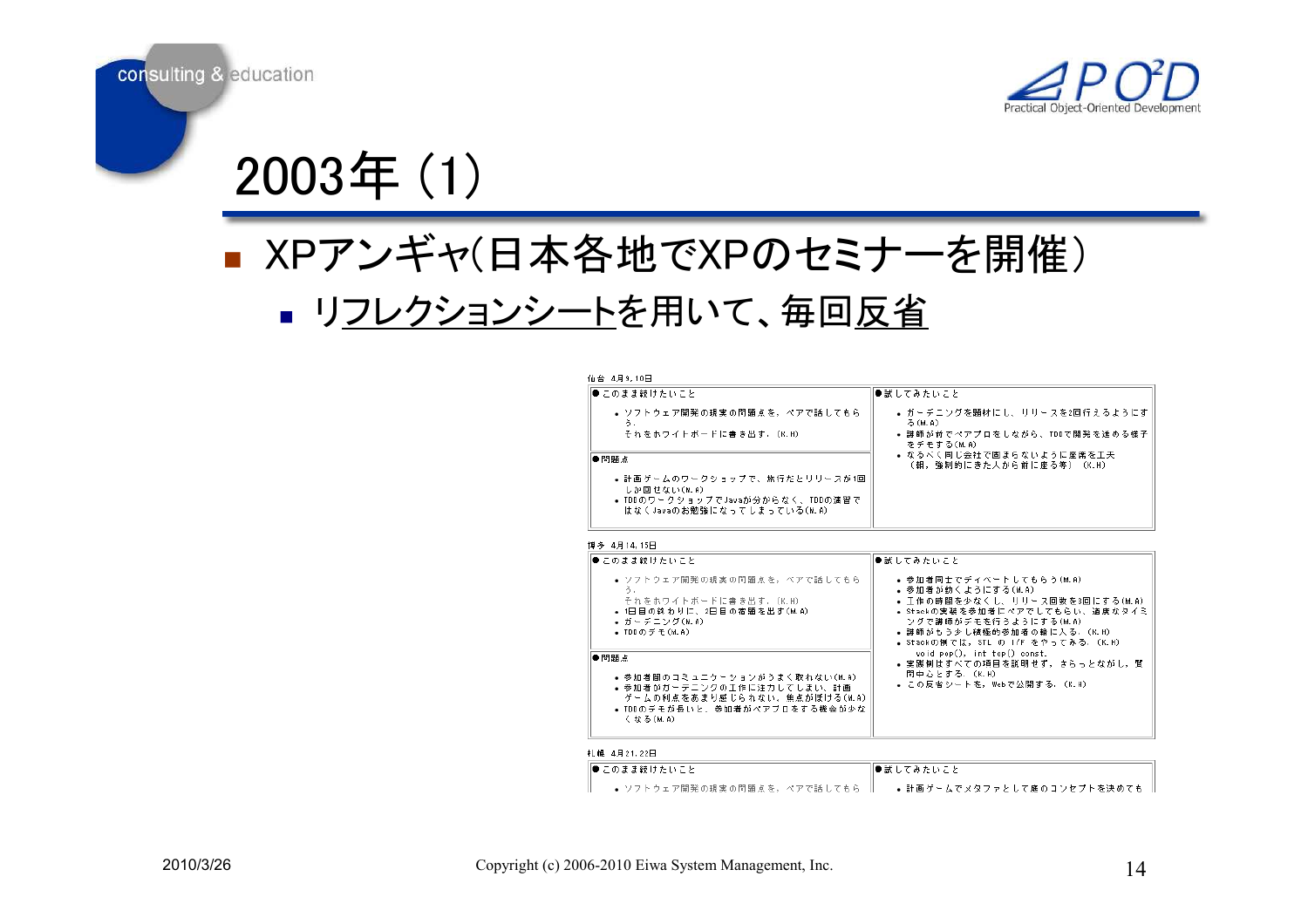



 $2003年 (2)$ 

#### **T** ■ 10人のチームにXPのコンサルティング

- П ■ 2週間のイテレーション
- C#、オフシェクト指回 ■ C#、オブジェクト指向設計、UML、TDDなどを教育

#### **T** ■ 事件発生!

- ▪ XP推進派と否定派の中に亀裂が<br>・・・
- П **▪ リフレクションシートで<u>回顧</u>を実施**

#### П ▪ 関係が改善

 $\blacksquare$  () and  $\blacksquare$ ■ お昼を一緒に食べるというTryが出た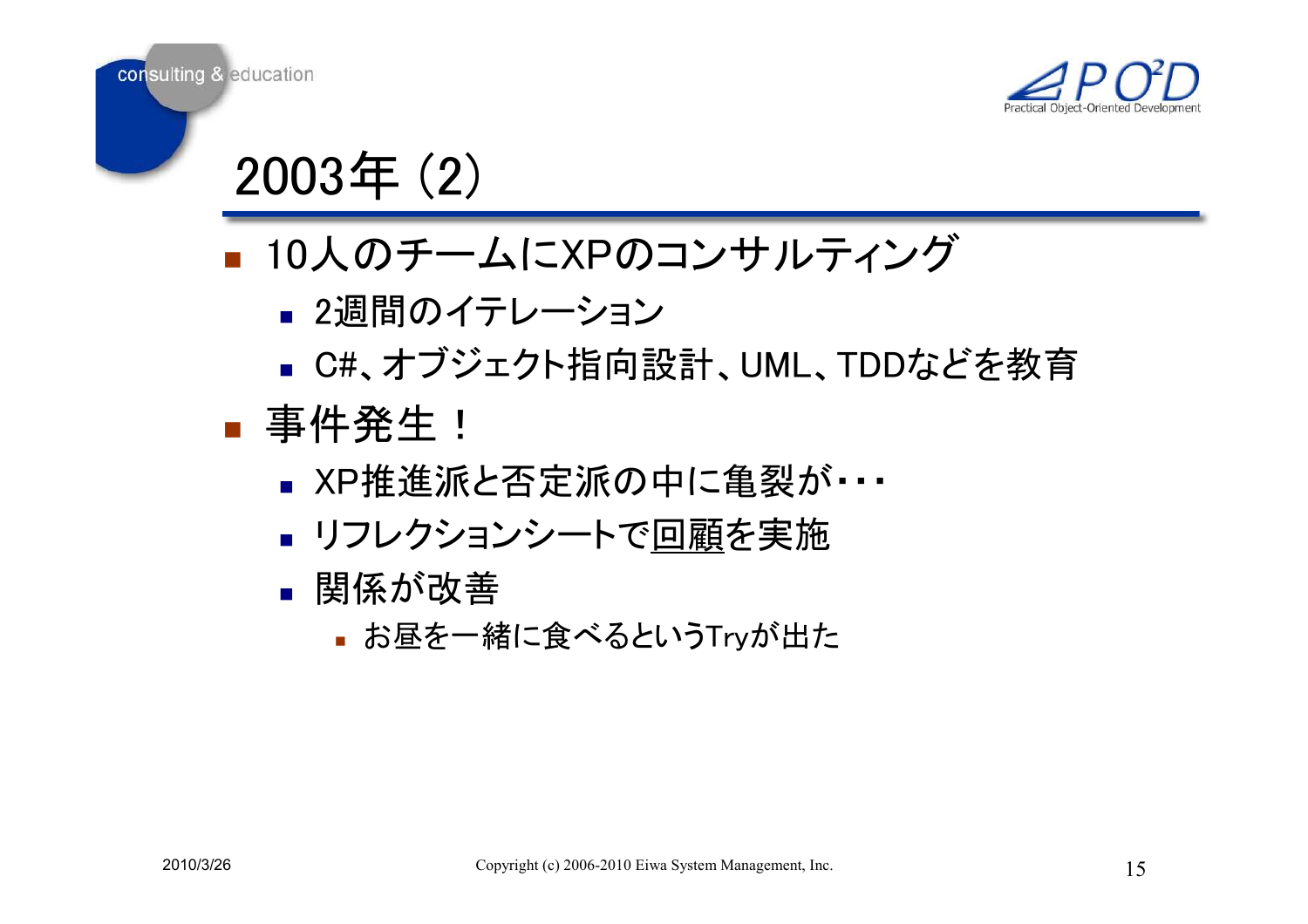



2005ᖺ

- **T** ■ 約10のチームにアジャイル開発を同時に導入
- **T ■ すべて見切れないので、 <u>回顧</u>だけ参加** 
	- П ■ チームのProblemを出す
	- ナームか出しにProble ■ チームが出したProblemにTryを出す
- **T** ■ 平鍋らが「プロジェクトファシリテーション」を提唱
	- П <u>■ 「KPT(けぷと)」「ふりかえり</u>」と呼び始めた
	- П http://ObjectClub.jp/community/pf/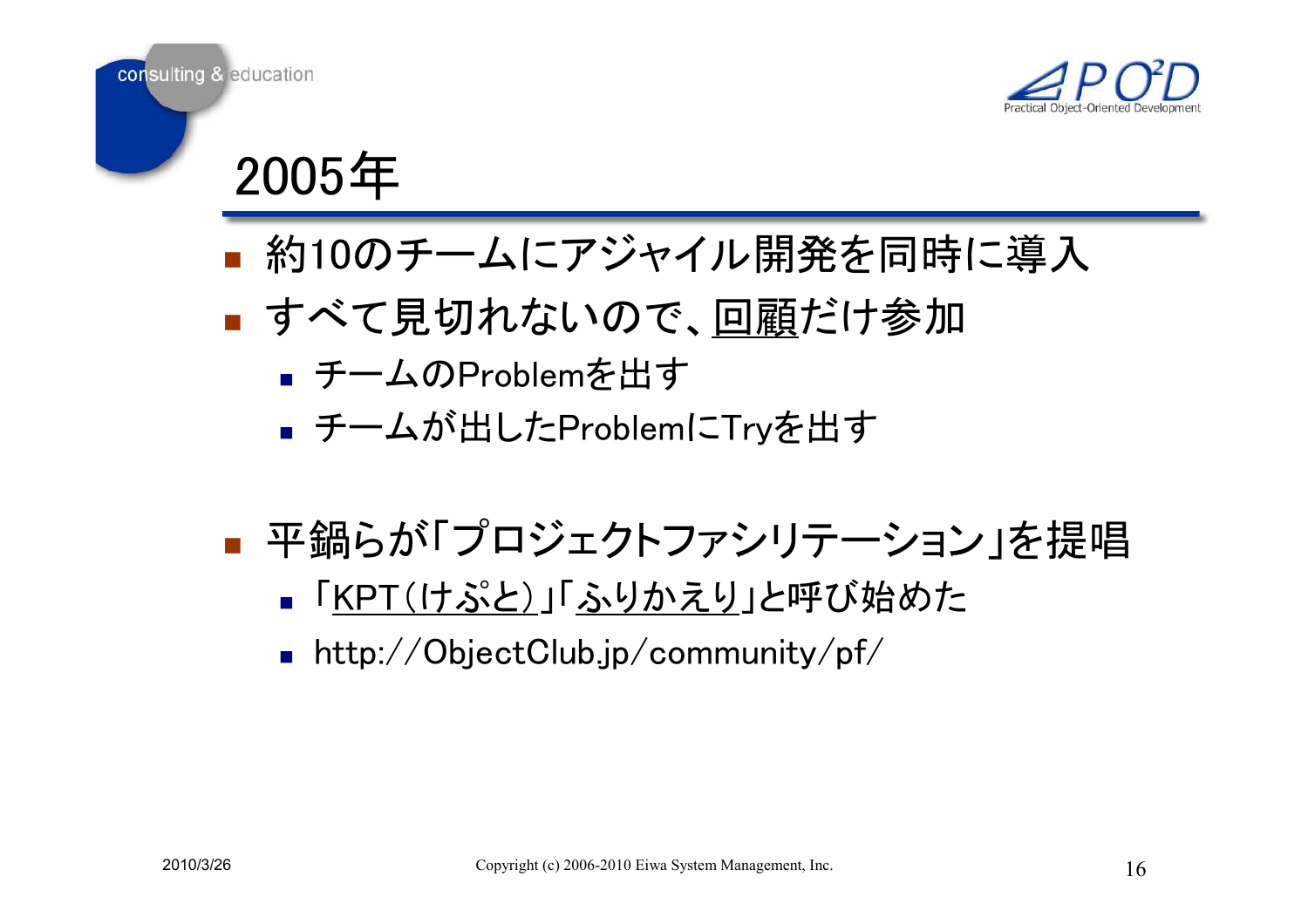



2006ᖺ

- **T** ■ KPTふりかえりに特化したワークショップ型研修を 開発
	- **Contract Contract** ■ 現在までに、100回ほど実施
	- 未イ!(ノノ!۲ゝコミユ―ㅜイ!ロ!! ■ 某社のTPSコミュニティ向けに開催
	- カイゼノ入口コースの ロノナノン ▪ カイゼン入門コースの1コンテンツに採用
- **T** ■「ふりかえりガイド」公開

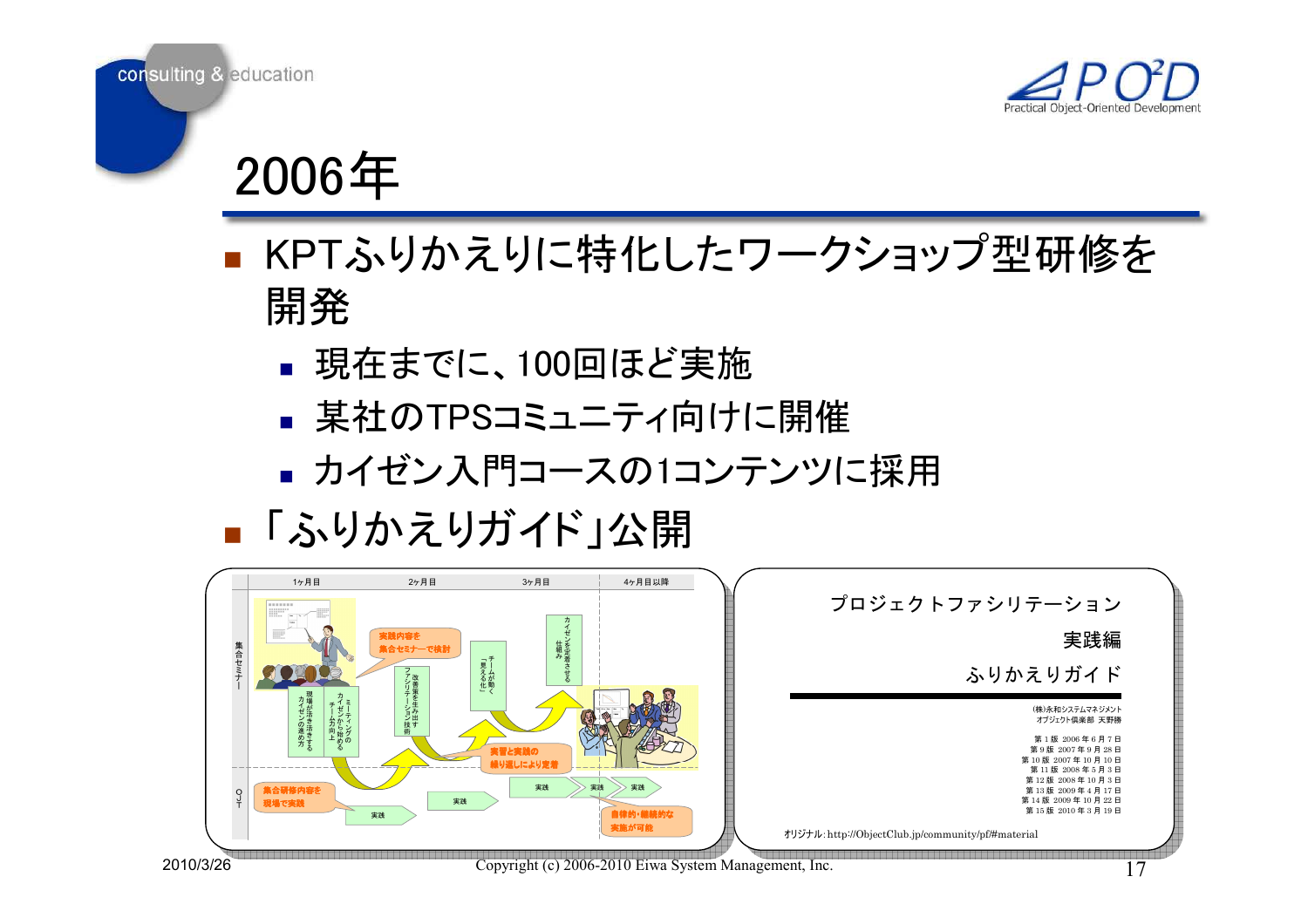



2009ᖺ

- ▊ 丆ᆖ ■ チームファシリテーションとしてコンサルティング サービス化
	- ▌ ノ凵ノ」 ■ プロジェクトファシリテーションを、現場に導入・定着させ るサービス

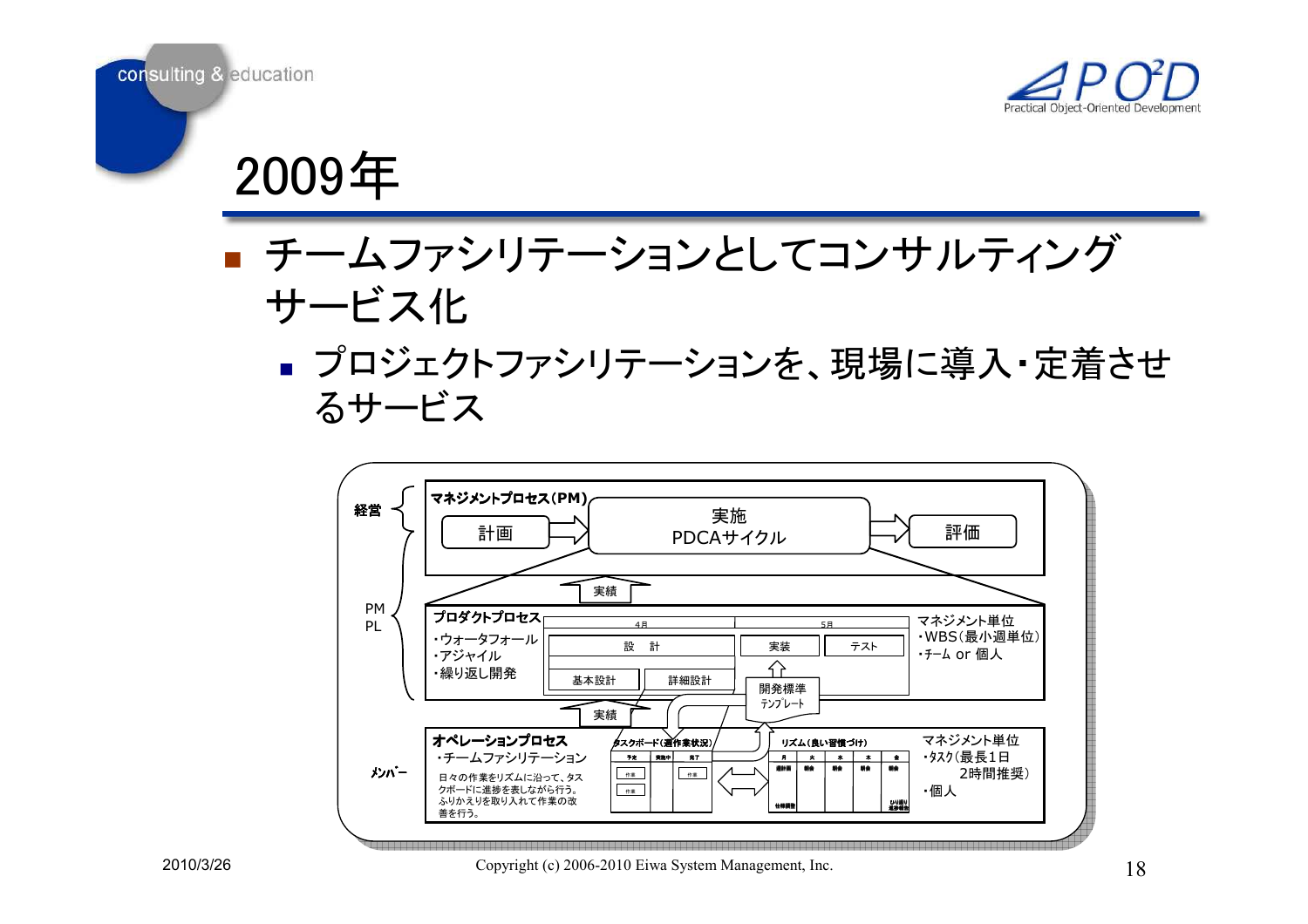



# KPTふりかえりの適用例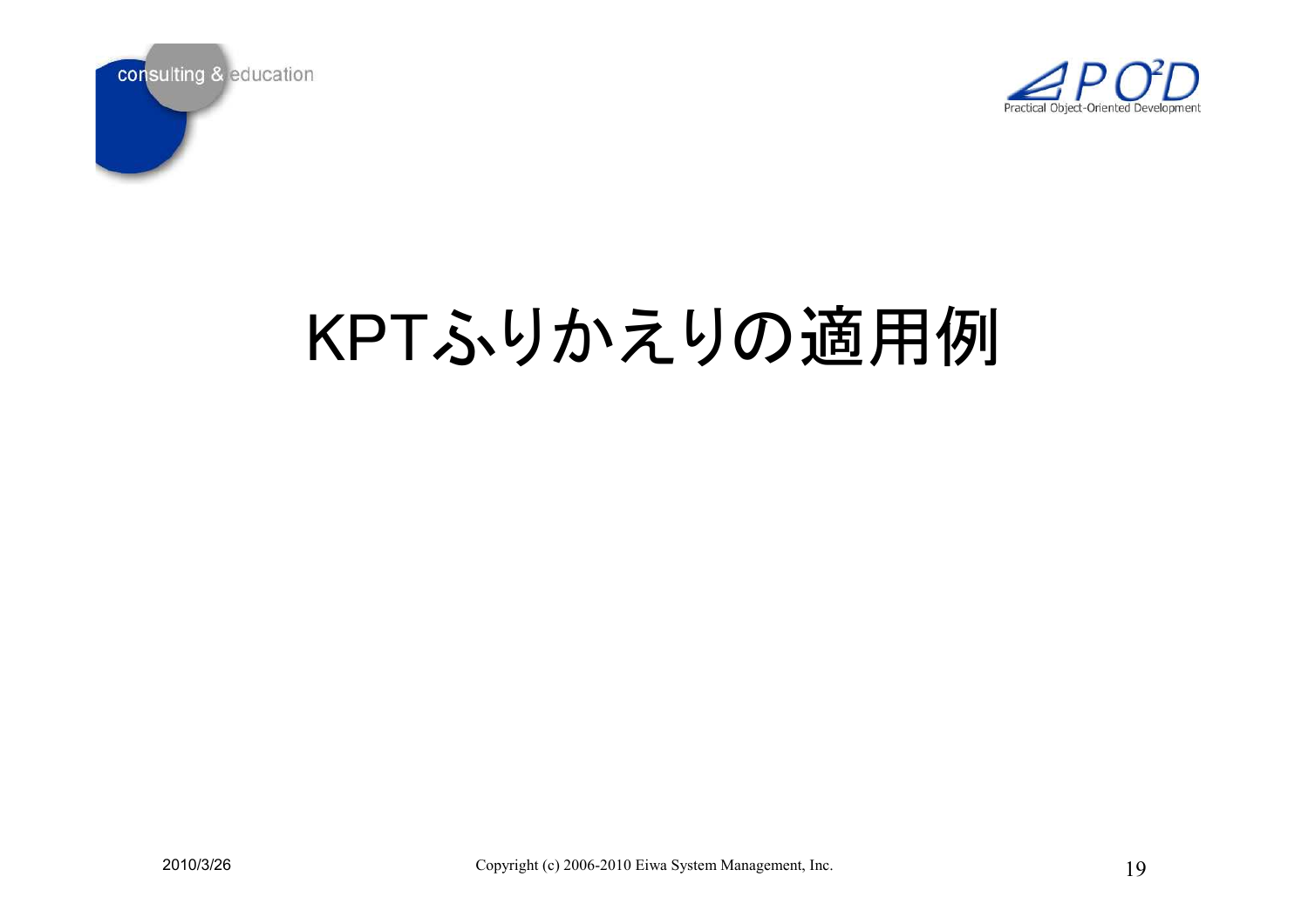

## プロジェクトへの適応例

| プロセス         | 対象             | 頻度                                        | 備考                                                 |
|--------------|----------------|-------------------------------------------|----------------------------------------------------|
| アジャイル        | ・チーム           | <u>•1週間毎</u><br>・イテレーション毎                 | ・1イテレーションの期間が2週<br>間でも、ふりかえりは1週間毎に<br>行なう場合もある。    |
| スパイラル        | ・チーム           | <u>•1週間毎</u><br><u>•2週間毎</u><br>・イテレーション毎 | ・イテレーションは1~3ヶ月。                                    |
| ウォータ<br>フォール | ・チーム<br>・プロジェク | <u>•1週間毎</u><br><u>•2週間毎</u><br>・工程毎      | ・工程の期間は工程毎に異なる。 <br>・プロジェクト単位でのふりかえ<br>りは、工程毎に行なう。 |
| 保守           | ・チーム           | ·保守案件毎<br>•1ヵ月毎                           | ・1案件は1~3週間程度。                                      |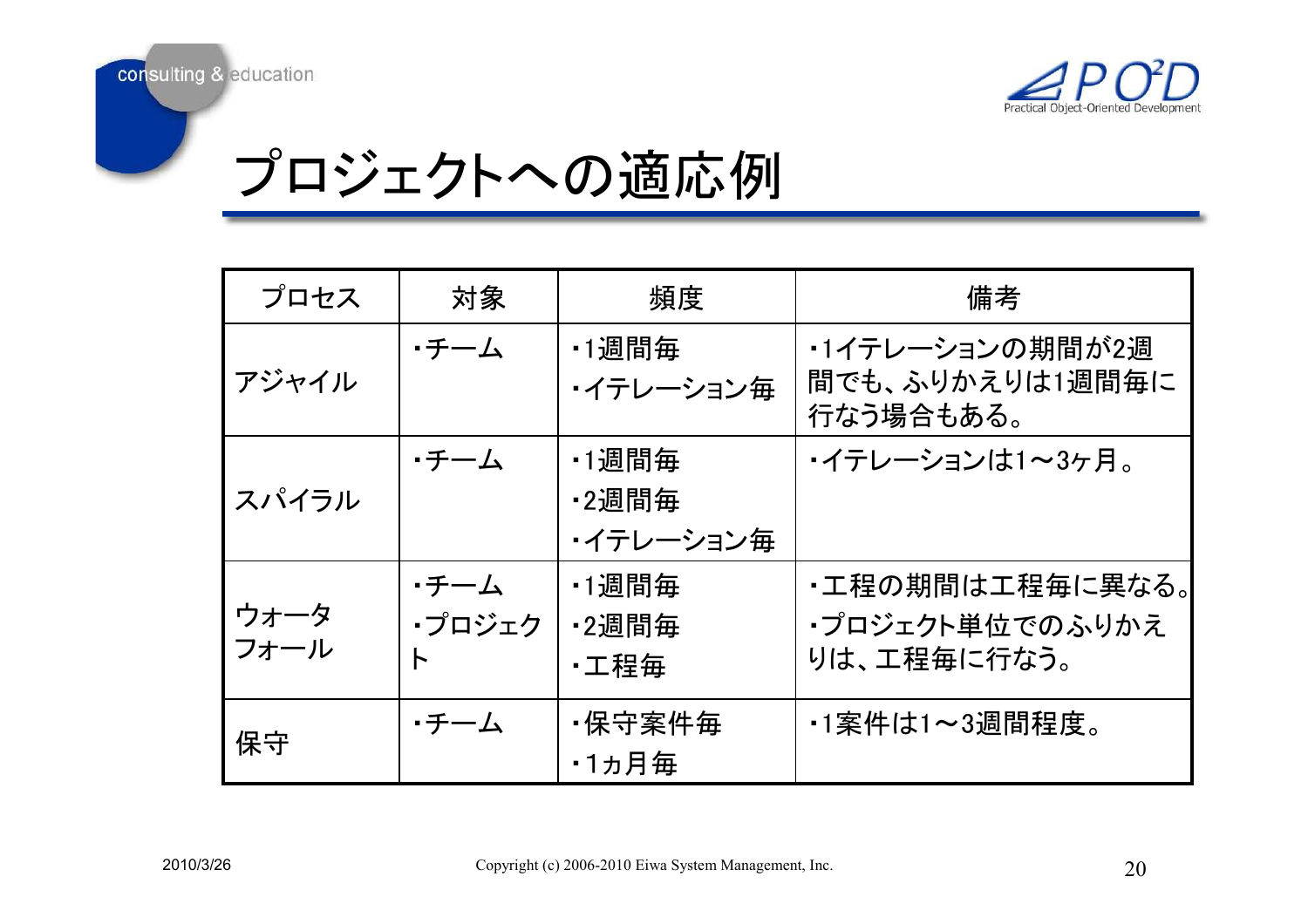

### その他の適応例

| 対象         | 頻度                    | 備考                      |  |
|------------|-----------------------|-------------------------|--|
| <b>PMO</b> | •1週間毎                 | ・情報共有が狙い                |  |
| コールセンター    | ・毎日<br>•1週間毎<br>•2週間毎 | ・情報共有、モチベーション向上が<br>狙い  |  |
| 総務         | ·2週間毎                 | ・属人化排除、モチベーション向上<br>が狙い |  |
| カイゼンチーム    | •1週間毎                 | ・活動のベースを作るのが狙い          |  |
| 新入社員研修     | ・毎日                   | ・プロジェクト型演習の際に実施         |  |
| スポーツチーム    | •試合毎                  | ・一体感を作るのが狙い             |  |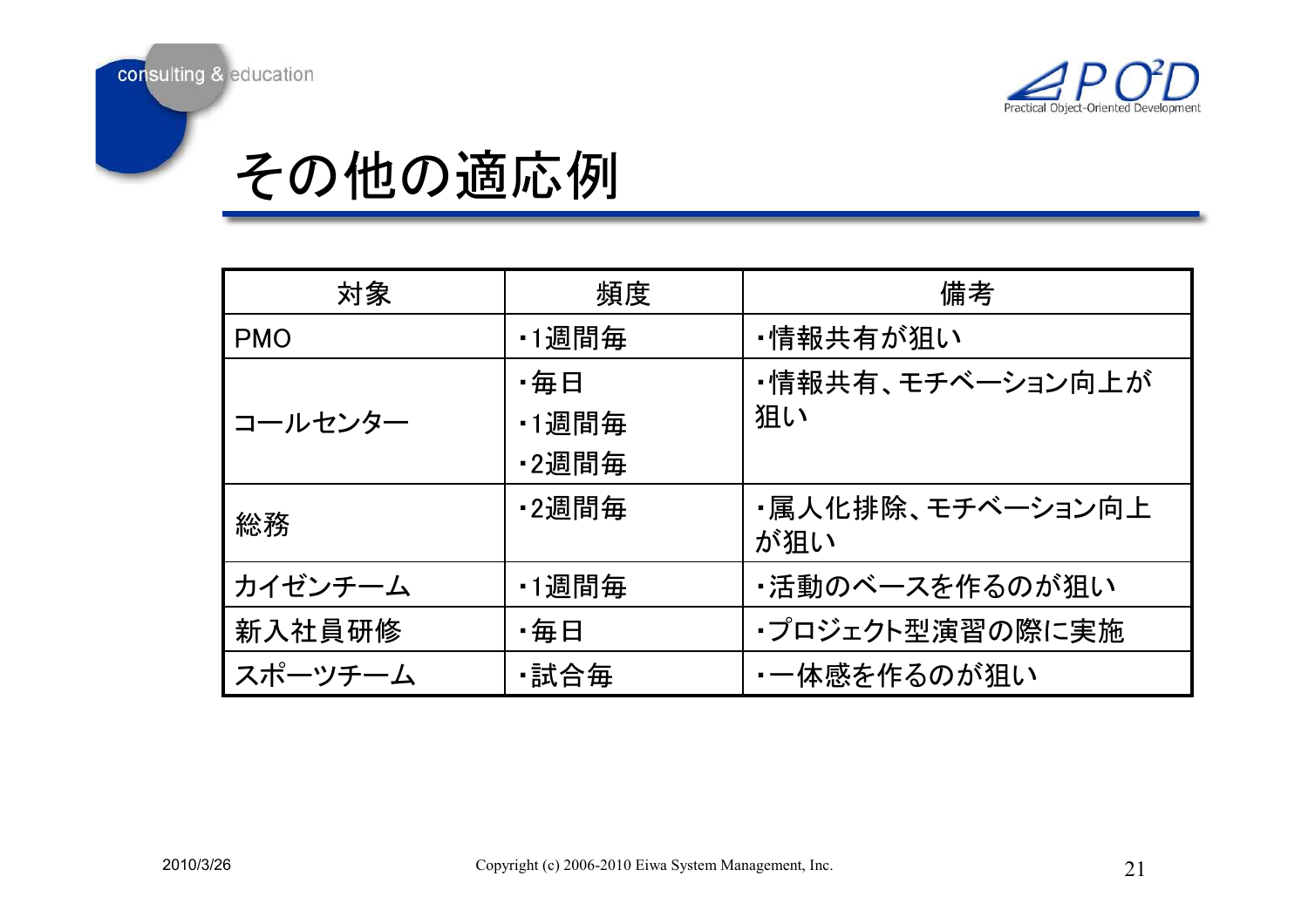



# ふりかえりの効果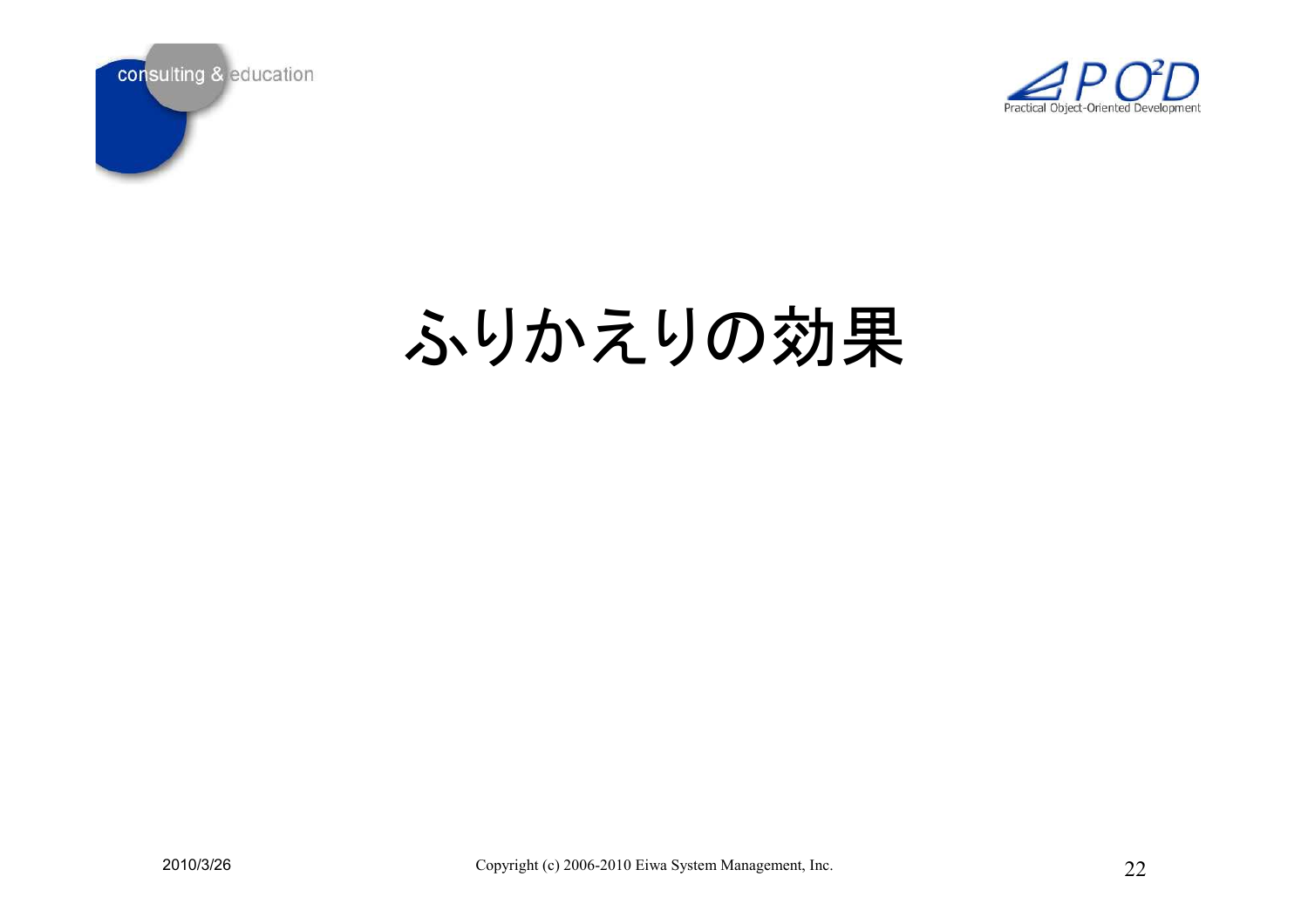



ふりかえりの効果

| 効果              | 説明                              |  |  |
|-----------------|---------------------------------|--|--|
| コミュニケーションベースの改善 | メンバー間で、話しやすくなります。               |  |  |
| ナレッジの共有         | 個人の暗黙知が表出化され共有されます。             |  |  |
| コーチング効果         | 目標達成に対して自主性が増します。               |  |  |
| チームビルディング       | チームの行動規範が生まれ、チームに一体<br>感が生まれます。 |  |  |
| アイデアの創発         | 質の高いアイデアが生まれやすくなります。            |  |  |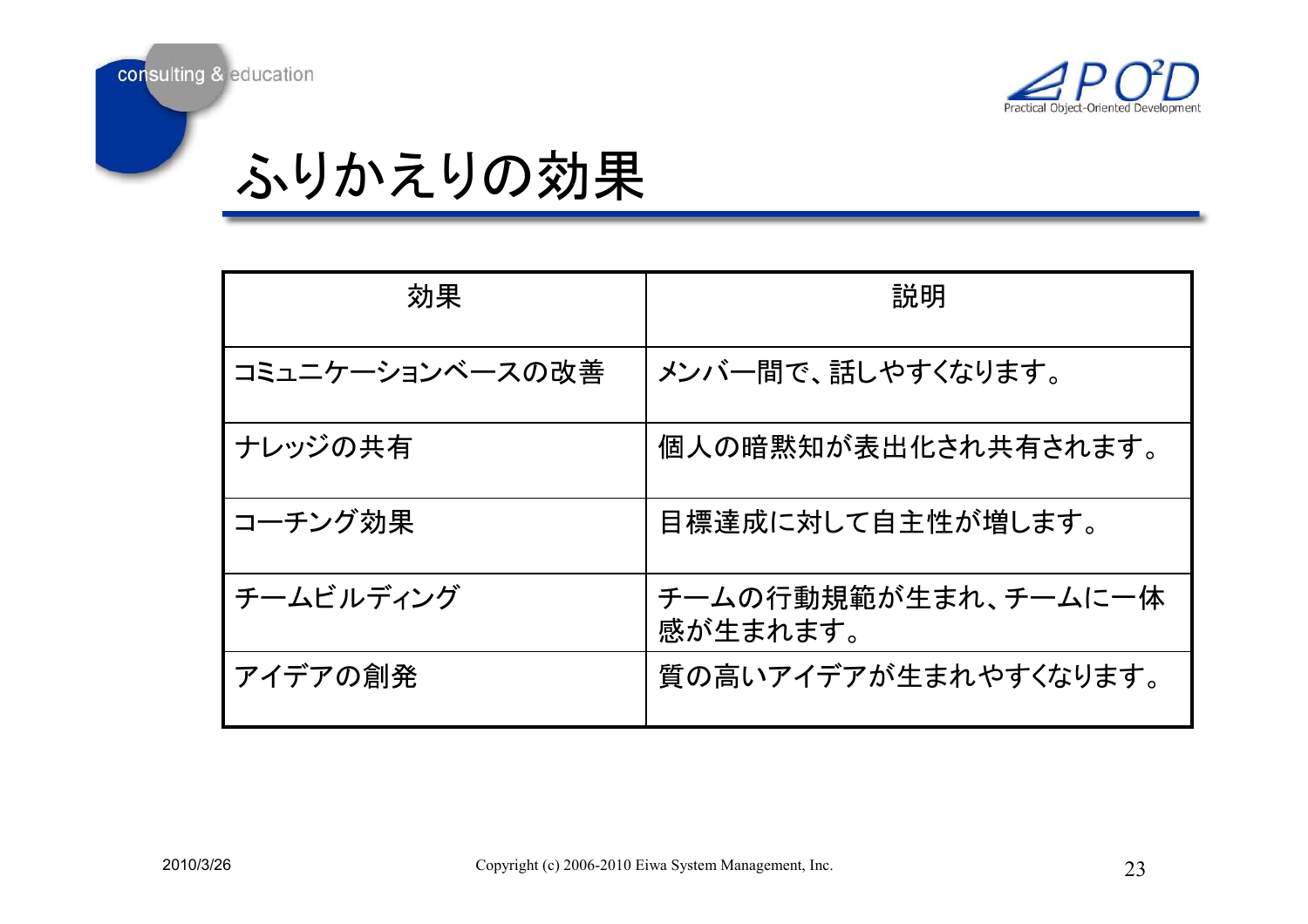



# KPTふりかえりを失敗させないコツ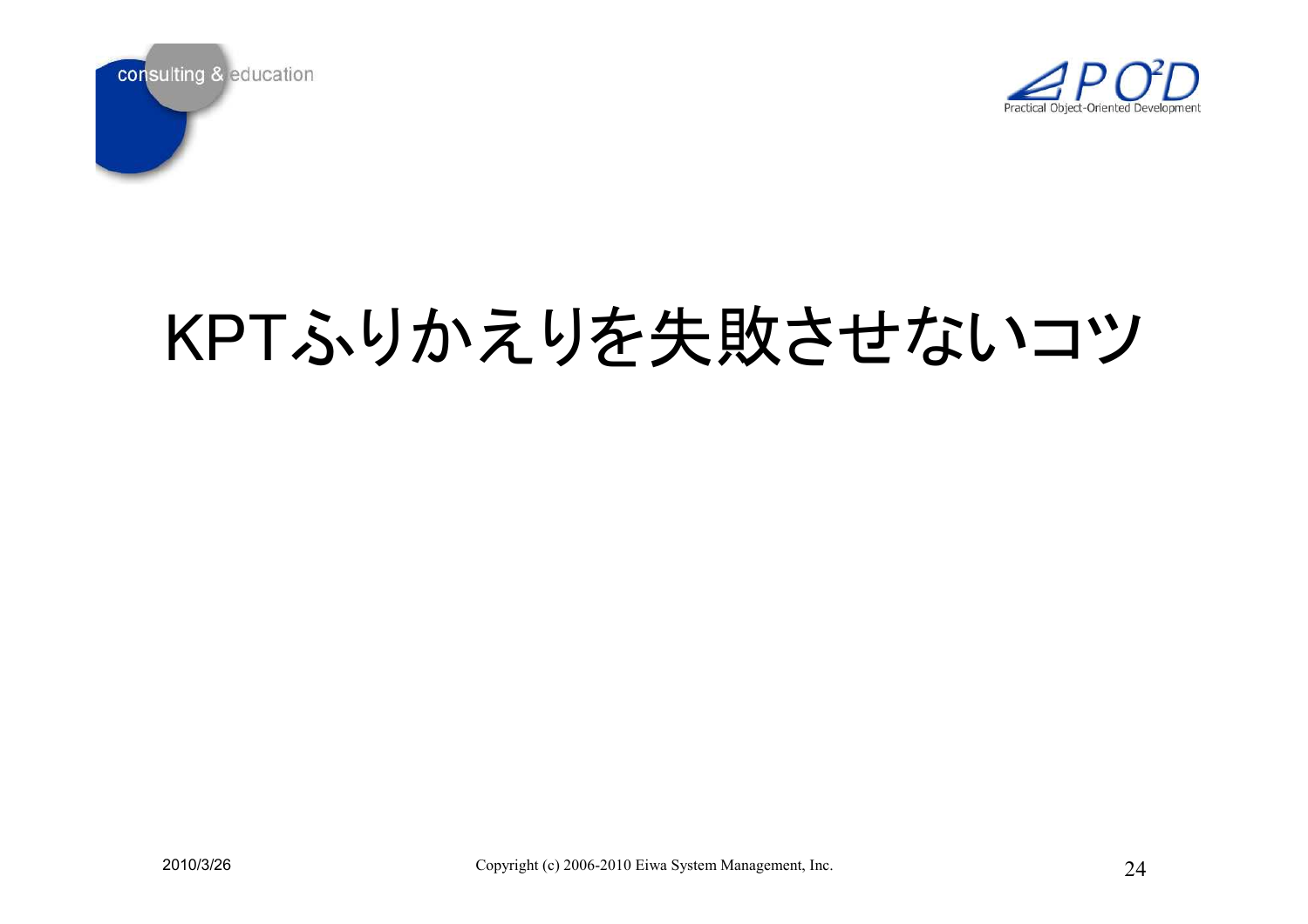





- **T** ■ Keepから始まり、Tryで終わる
	- 艮いこと(Keep*)*を共 目 9 ゐこと ■ 良いこと(Keep)を共有することで、雰囲気が良くなる
		- **お互いをたたえる**
	- П ■ 未来の話(Try)をすることで、同じ方向を向ける
		- 次も集まりたいと思える
		- 勇気がわく
- **T** ■ Problemから始まる、Problemで終わるのはNG!

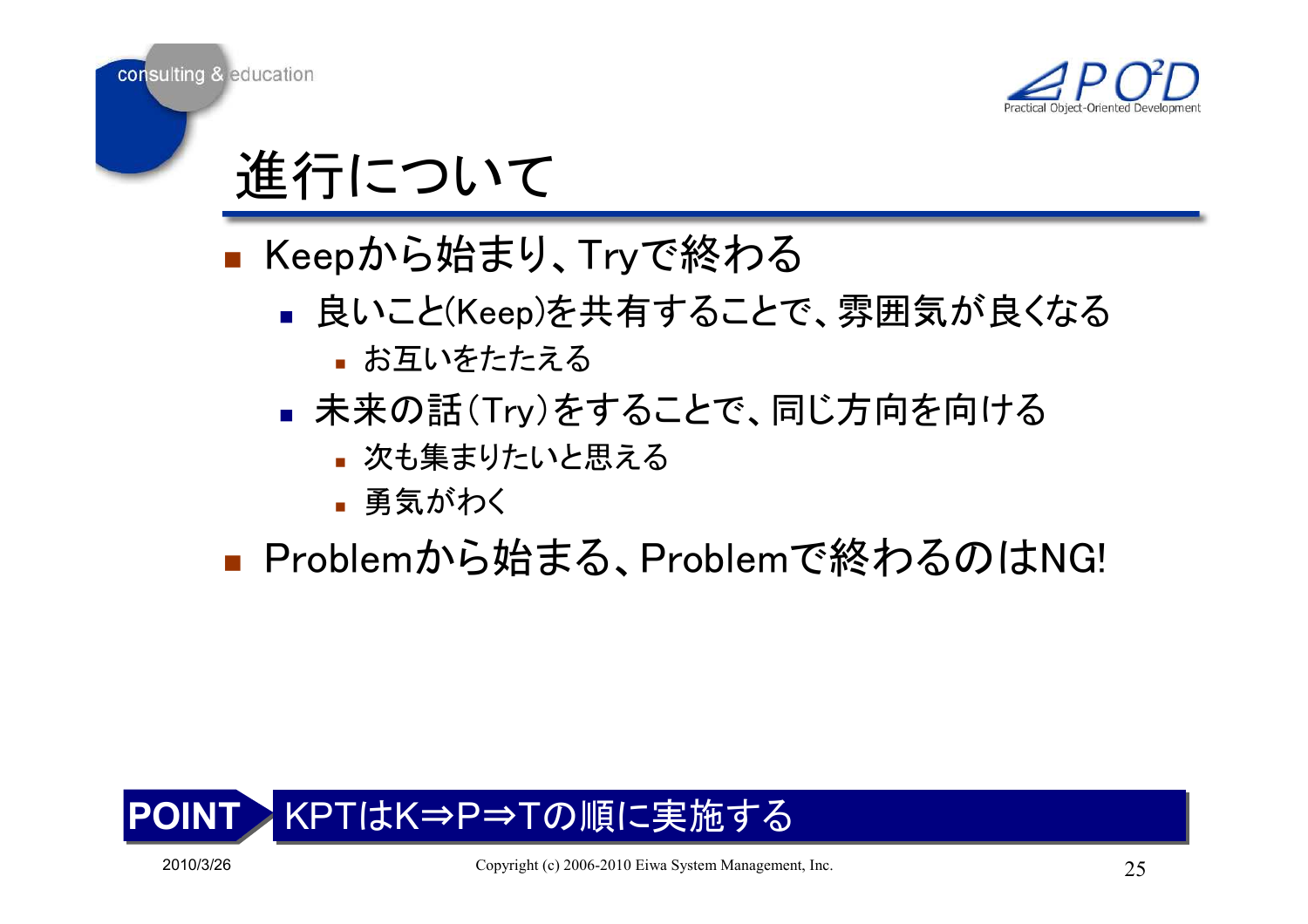



### テーマについて

- **T** ■ 継続して取り組めるテーマ(達成が難しい、期間内 にフィードバックが行なえる)にして、1回性の高い テーマ(達成が容易)を選ばない
	- П **▪** 良い例) 会議の効率向上、レビュー指摘件数の削減
	- П **■ 悪い例)**

消火器の転倒防止、リリース後のバグゼロ

- **T** ■ 長期間同じテーマにしない
- ナーマの拙家度を调度に ■ テーマの抽象度を適度に変える

П ■ 例) ゔロジェクトを良くするには、チェックリストについて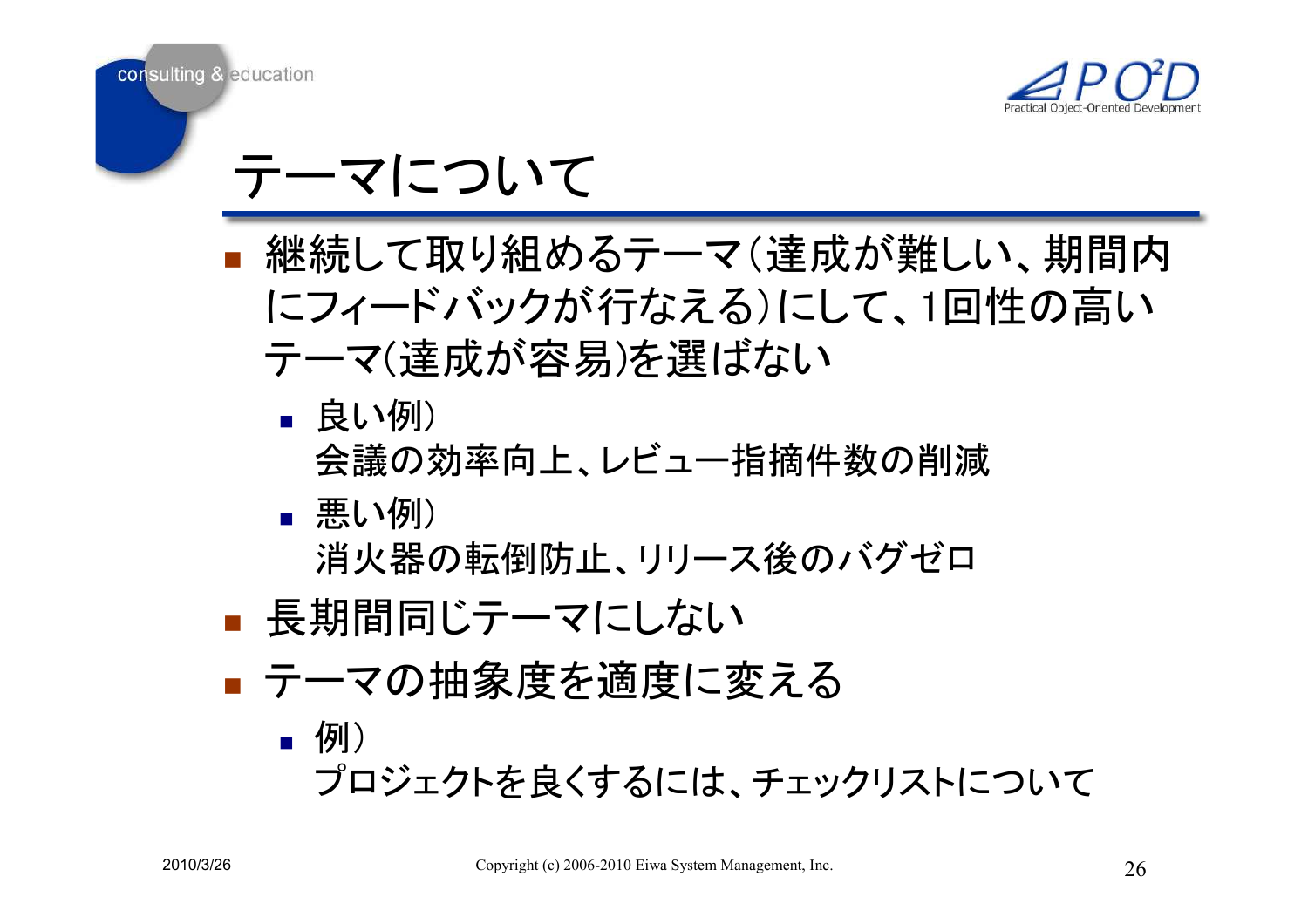



Keepについて

- つまくいつ( .. ■ うまくいって、次も続けたいこと
	- とんな些細なことでもよい(一~ ■ どんな些細なことでもよい(一番難しい)
	- k. ■ 一人しかやっていないことでもよい
- 前回のふりかぇりのTrvがあれ ■ 前回のふりかえりのTryがあれば、それを次も続け るか検討する

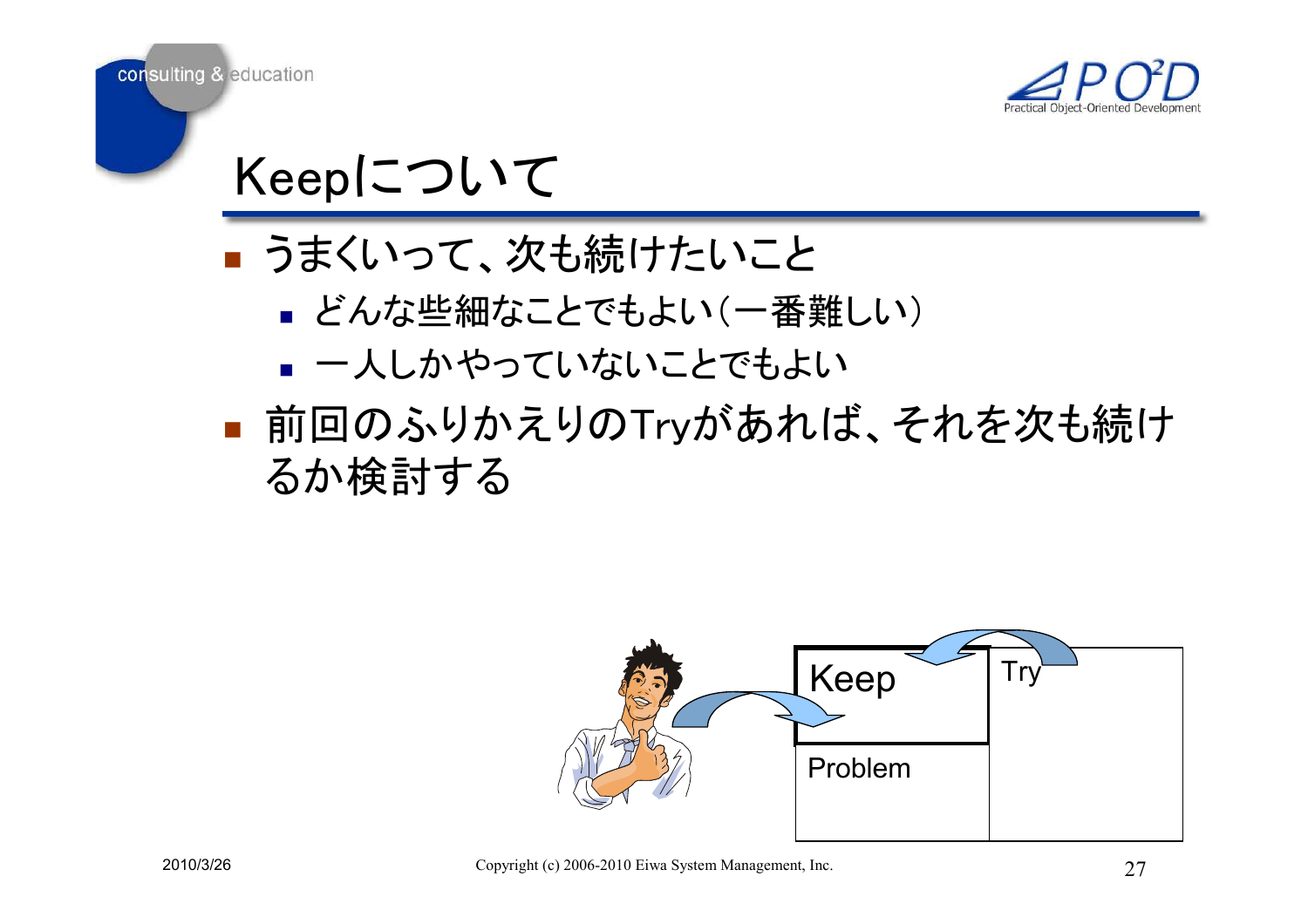



Problemについて

- 問題だと認識していること、工夫できそうなこと  $\mathcal{L}_{\mathcal{A}}$ 
	- П ■ 発生している現象を、具体的に書く
- **T** ■ 将来的に発生しそうだと思うこと
	- П ▪ 未来の問題(リスク)も挙げる

**T** ■ ポイント

П <mark>■</mark>「~してない」は要注意

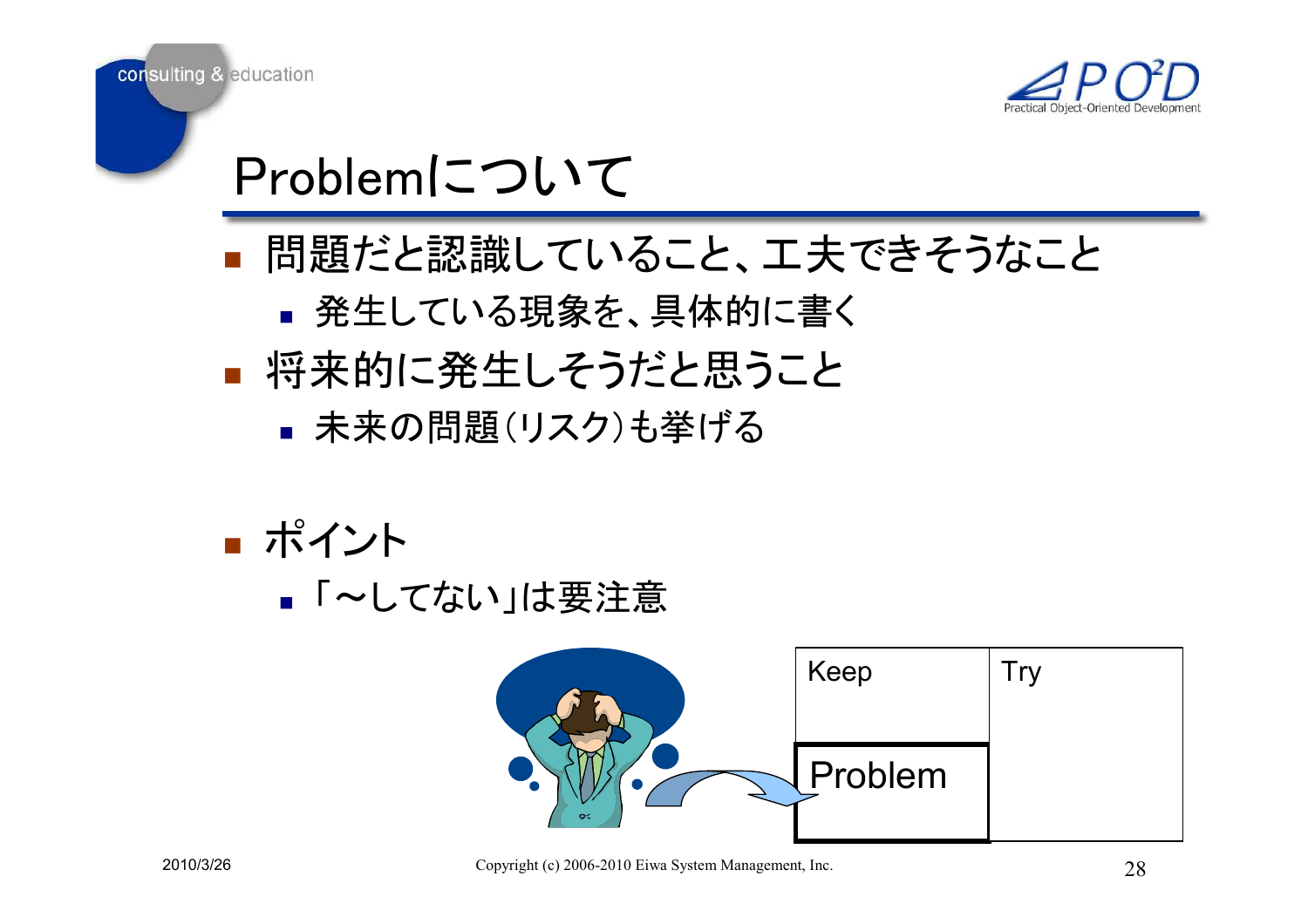



Tryについて

- 改善束、工 ■ 改善策、工夫してみたいこと
	- 問題に対する改善策を検討 ▪ 問題に対する改善策を検討する
	- よりよくなりそつな改善策を検討 ■ よりよくなりそうな改善策を検討する
	- やってみたらっまくいく予感のする ■ やってみたらうまくいく予感のすることを挙げる
	- 試すことを選択し、合意(=同意+サホート) ■ 試すことを選択し、合意(=同意+サポート)する
- **T** ■ ポイント
	- П  $\overline{\;\cdot\;}$  多くの選択肢から選ぶ
	- 1丁里川口 目引こ/よつ(し) ■ 行動可能になっていること
	- П ■ 「しっかり」「ちゃんと」は 要注意

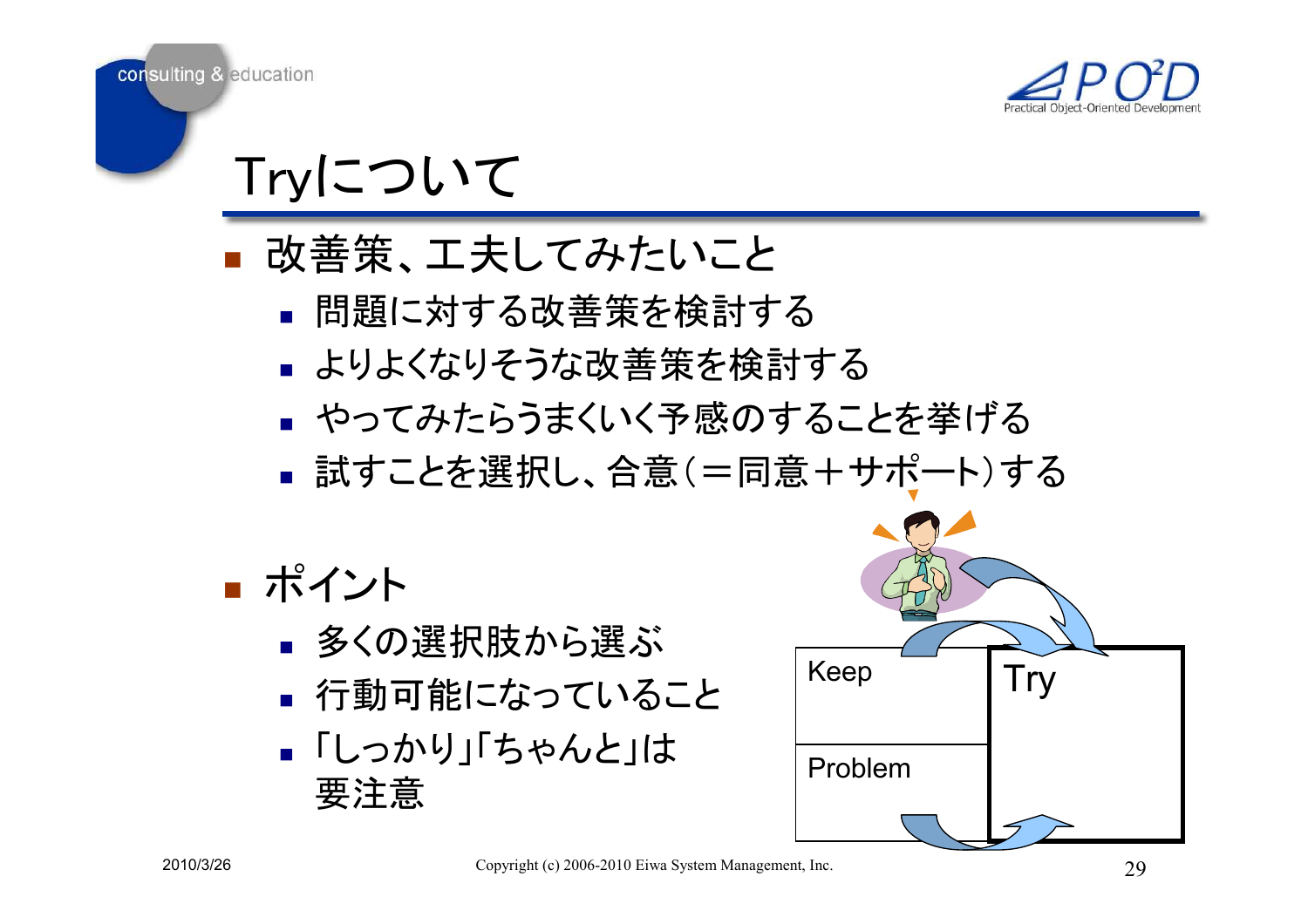



- ふりかえりの場に合つた馬 ■ ふりかえりの場に合った意見の集め方を考える
- **T** ■ 意見の集め方の例
	- ■ A3用紙+小さな付箋
	- 俣頂旅士 人さめり ▪ 模造紙+大きめの付箋
	- П ▪ 壁+大きめの付箋
	- ハ'ノイトハートキ ■ ホワイトボード+デジカメ
		- +人数分のマーカー
		- ▉ ▪ +マインドマップ
	- ブロジェクター -■ プロジェクター+PC
		- +ツール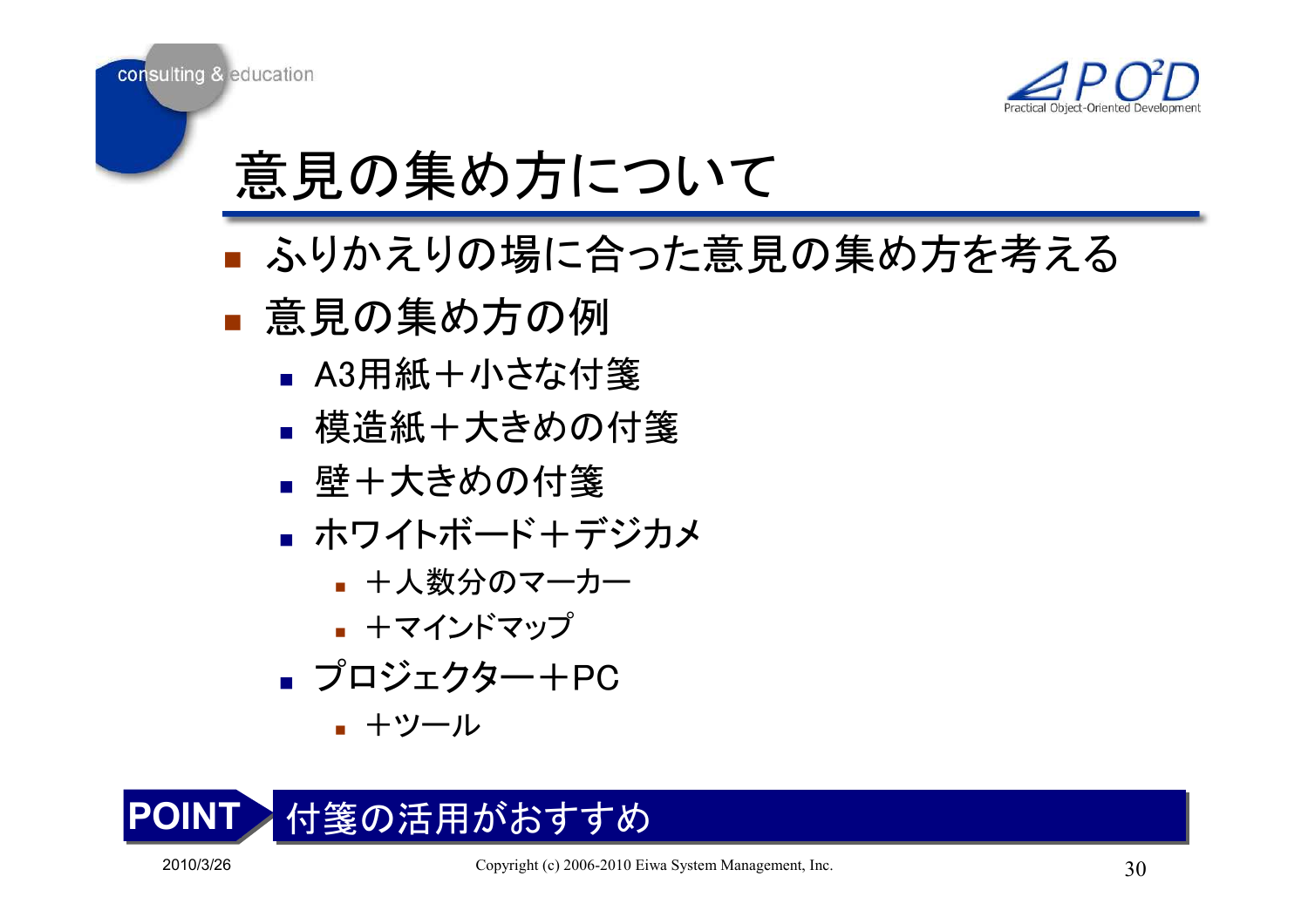



#### ■ ノレーノストーミノ'ノ バ ■ ブレーンストーミングが基本

- ▌ 参加有刀`目吖!こぼ!し〔、目 ▪ 参加者が目的に関して、自由に他の参加者に気兼ねな く意見を出す方法
- ノレーノハトーミ ■ ブレーンストーミングのルール
	- 自由奔放⇒**脱常識** 
		- つまらないアイデア、乱暴なアイデア、見当違いなアイデアを歓迎する
	- 批判厳禁
		- <mark>゠</mark>出たアイデアに対する批判や判断、意見はブレスト中は排除する
	- **アイデアの量を求める** 
		- アイデアは多いほどよい
	- アイデアを修正、改善、発展、結合する
		- 出されたアイデアの改善案や組み合わせなども歓迎する



consulting & education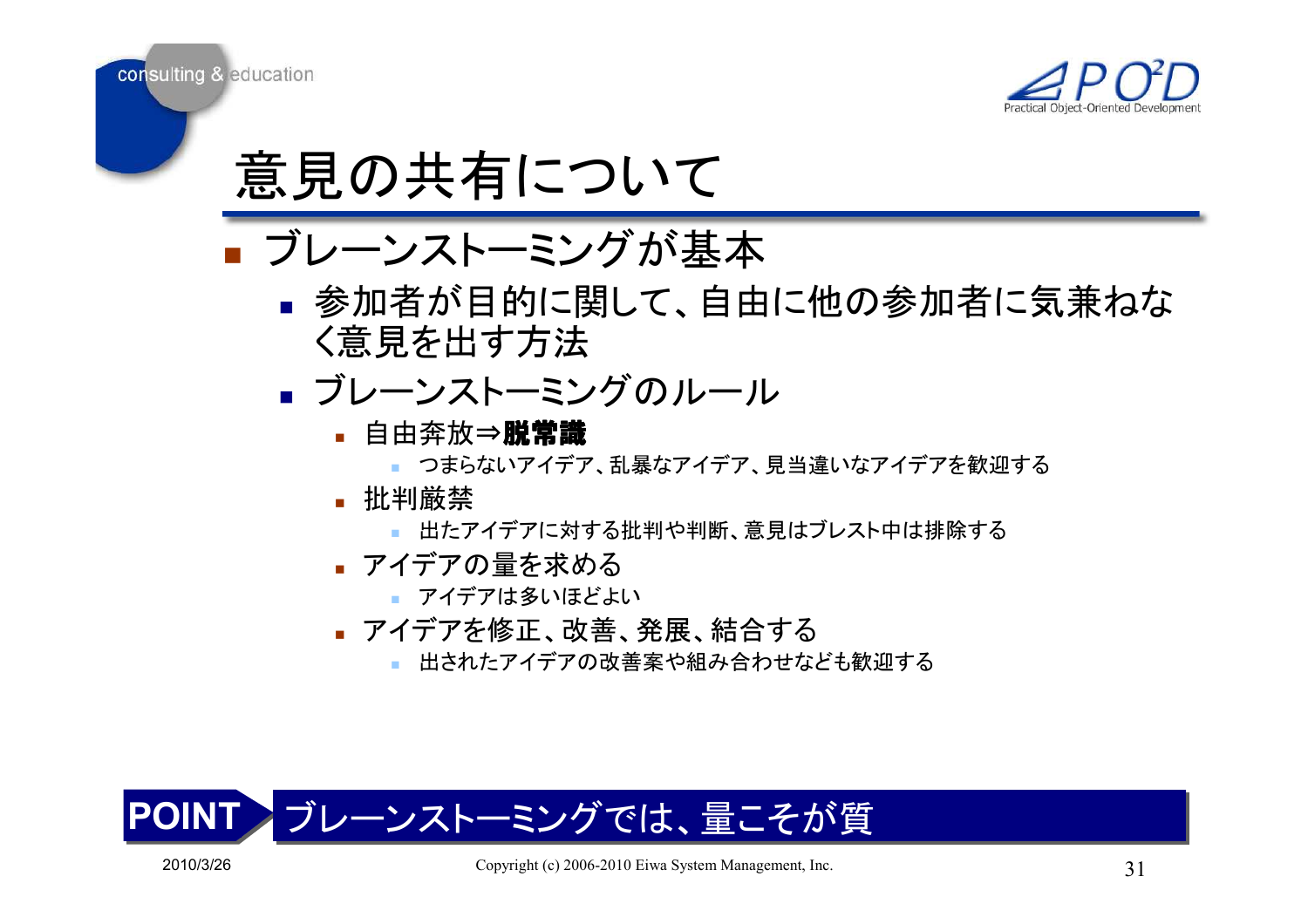



参加者のルールについて

- クラワントルールを決めて、 ■ グラウンドルールを決めて、全員で守る
- **T** ■ グラウンドルールの例
	- ▪ 積極的に参加すること
		- <mark>▪</mark> 当事者意識を持つ
		- 議題に集中すること
	- П ■ 一人で話しすぎないこと
		- 人の発言をさえぎらない
		- <mark>▪</mark> 話してない人にも思いあり
	- П ▪ 原因の追究はしても、責任の追及はしないこと
		- 問題対私たち
		- 自己弁護は不要

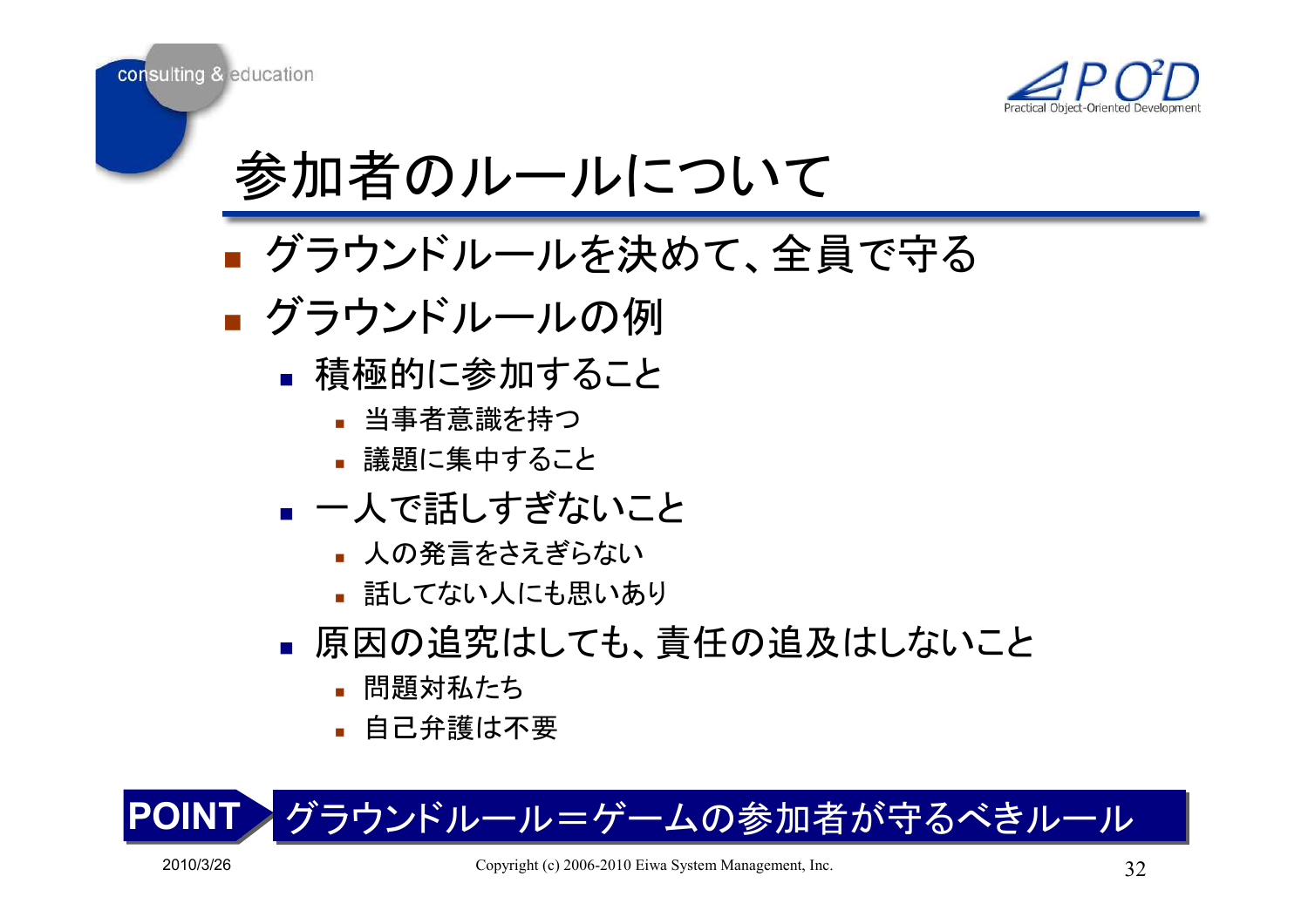

進行役(ファシリテータ)について

- **T** ■ 最初のうちは、慣れた人にやってもらうのが良い
	- П ■ 雰囲気が進行役によって大きく変わる
	- ト回きの雰囲気になると、 意見か出 ■ 下向きの雰囲気になると、意見が出にくくなる
- 慣れてきたら、進行役は持ち回りが艮い ■ 慣れてきたら、進行役は持ち回りが良い
- 诓仃伎無しじ诓仃じざるよつになるの? ■ 進行役無しで進行できるようになるのが理想

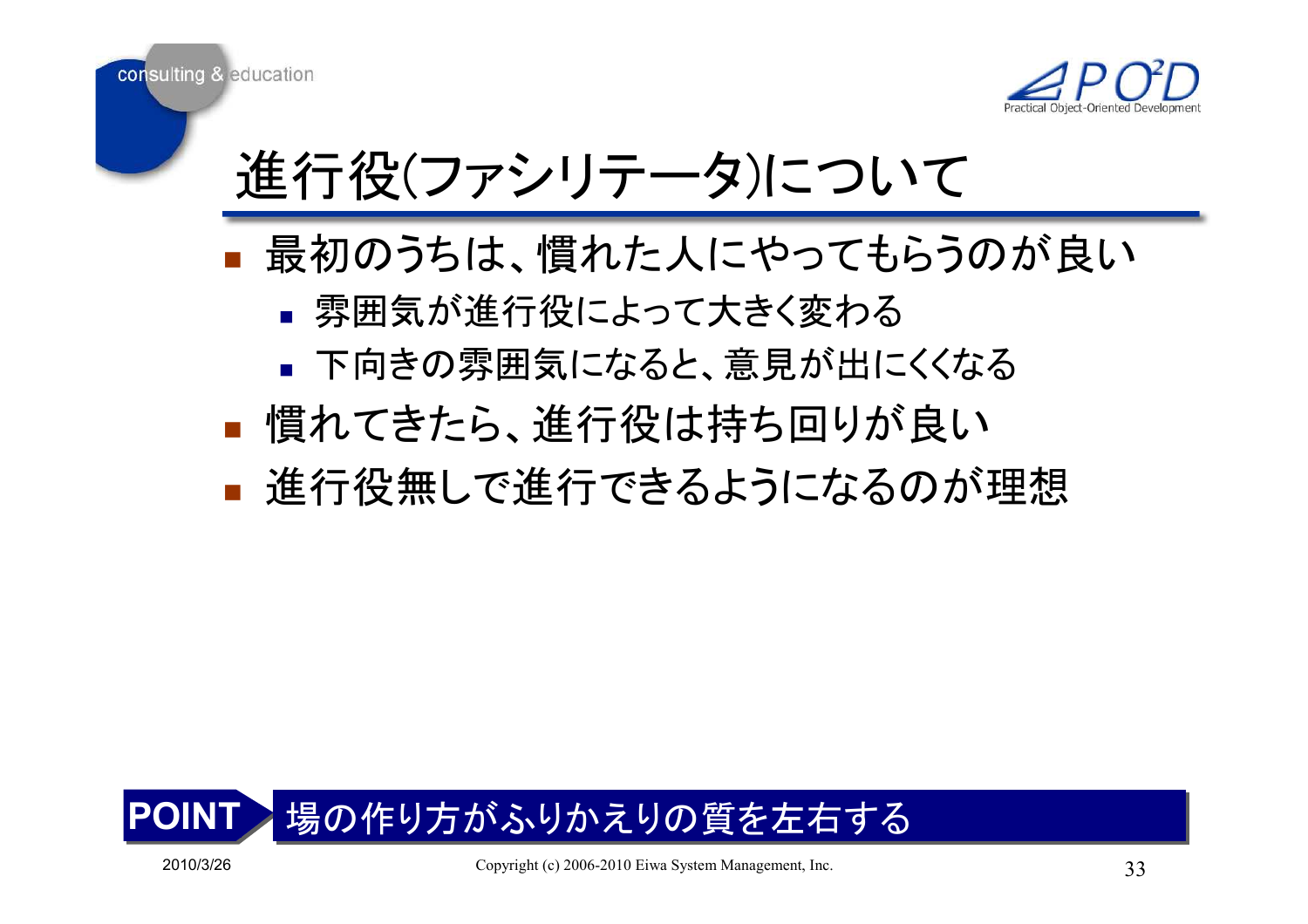





#### ■ ます は解決応回型で行 ■ まずは解決志向型で行なう

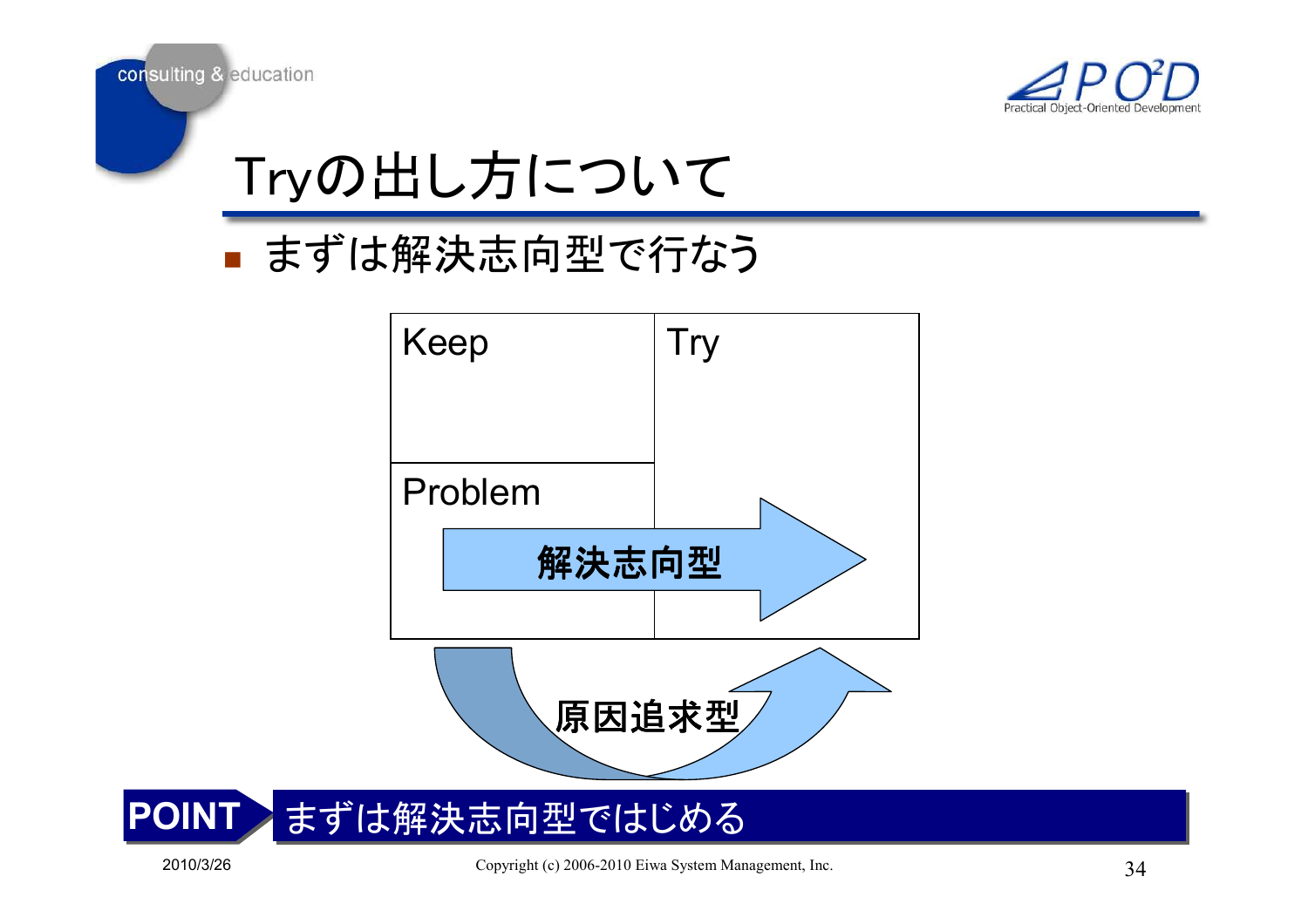







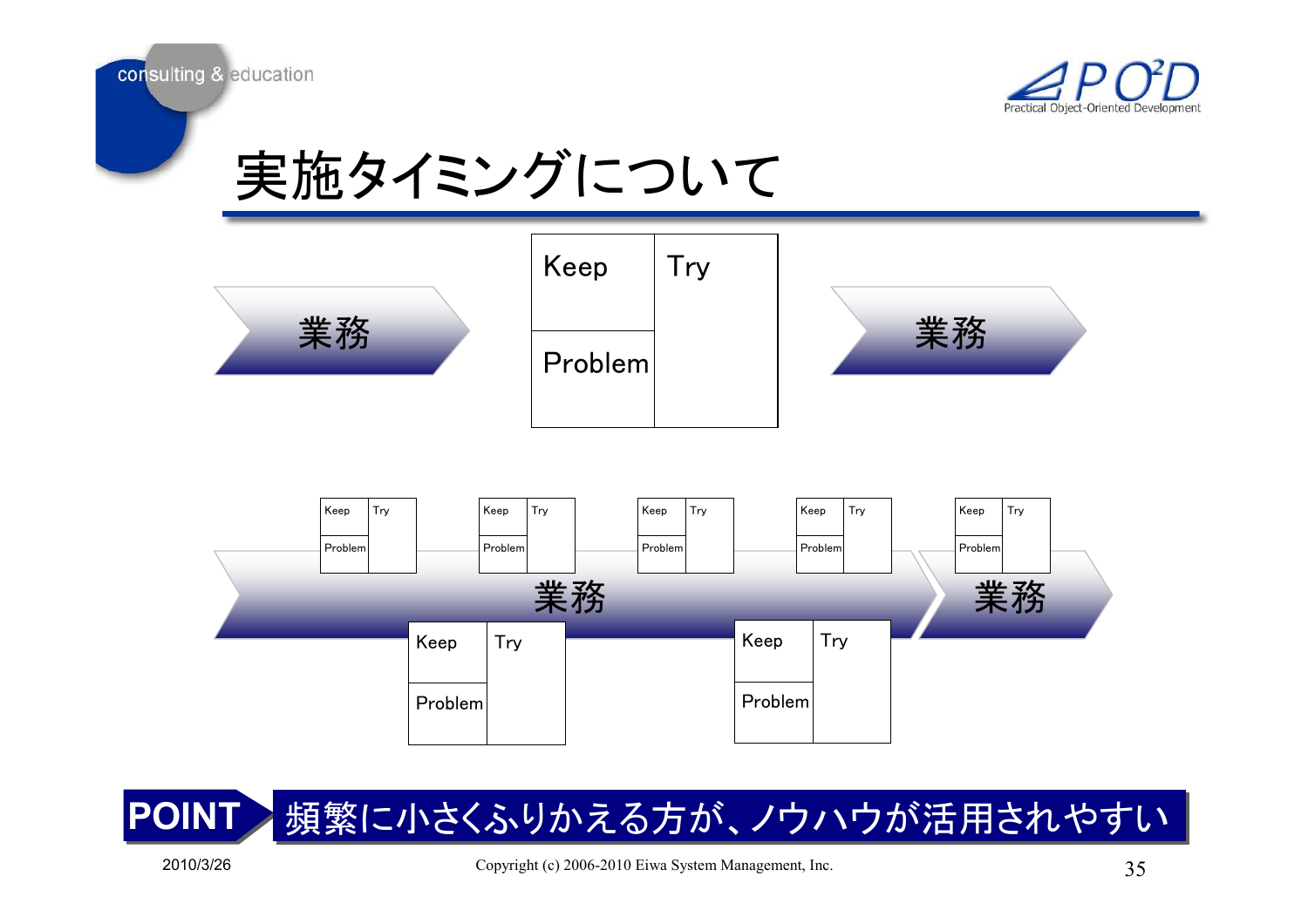



# ふりかえりアンチパターン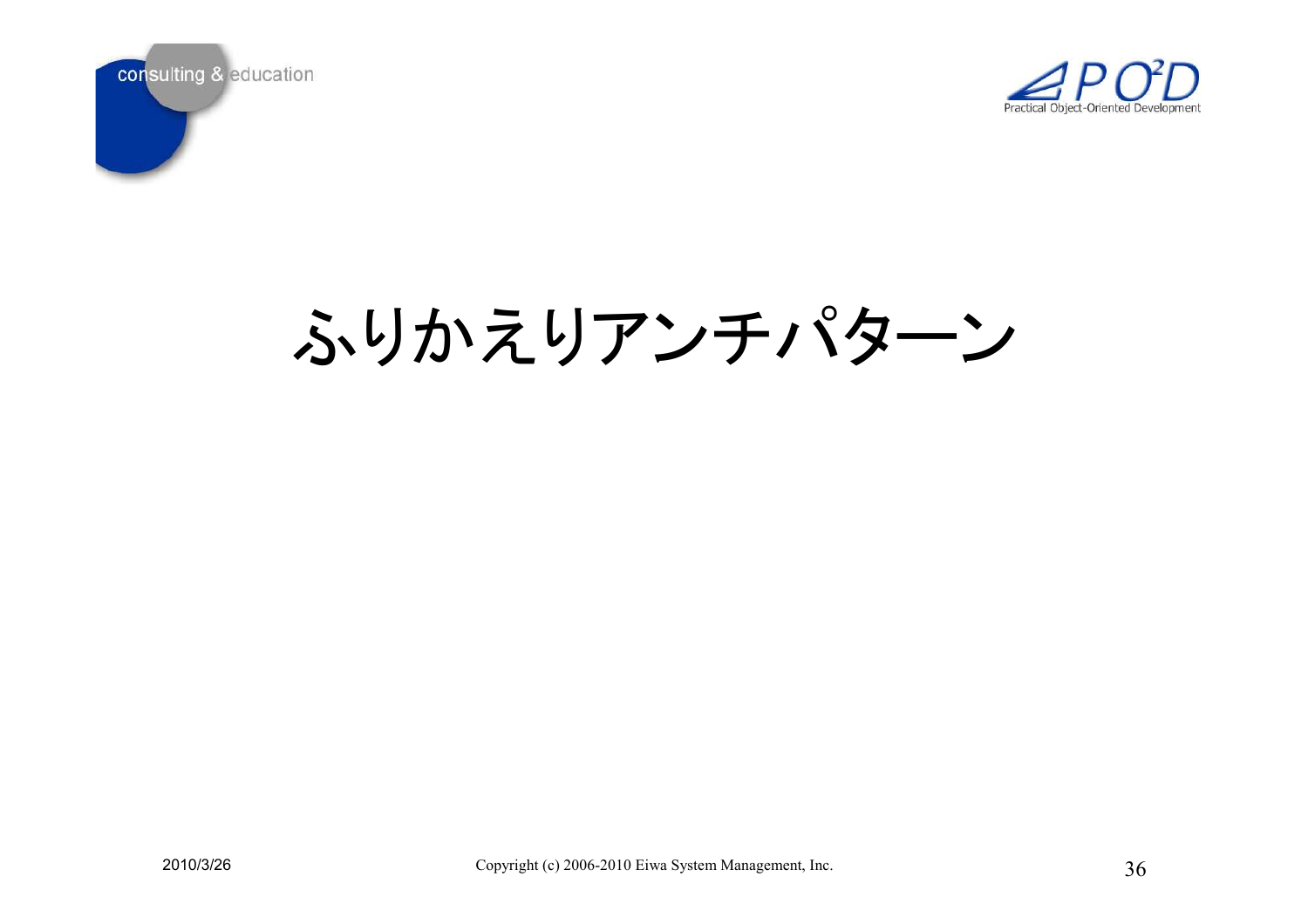

consulting & education

ふりかえりアンチパターン

**T** ■ Problemファースト

- П -【症状】 KPTを使ってふりかえりを行うときに、Keepを飛ばして Problemから意見を出し合う。
- П ■【問題】

場の雰囲気が悪くなり意見が出にくくなる。 自分達の成果を認識できないため、何が価値のある行 動なのかが理解されない。

П ▪【解決策】

はじめに最低でも一人一つはKeepについて意見を出し て、自分達の成果を確認する。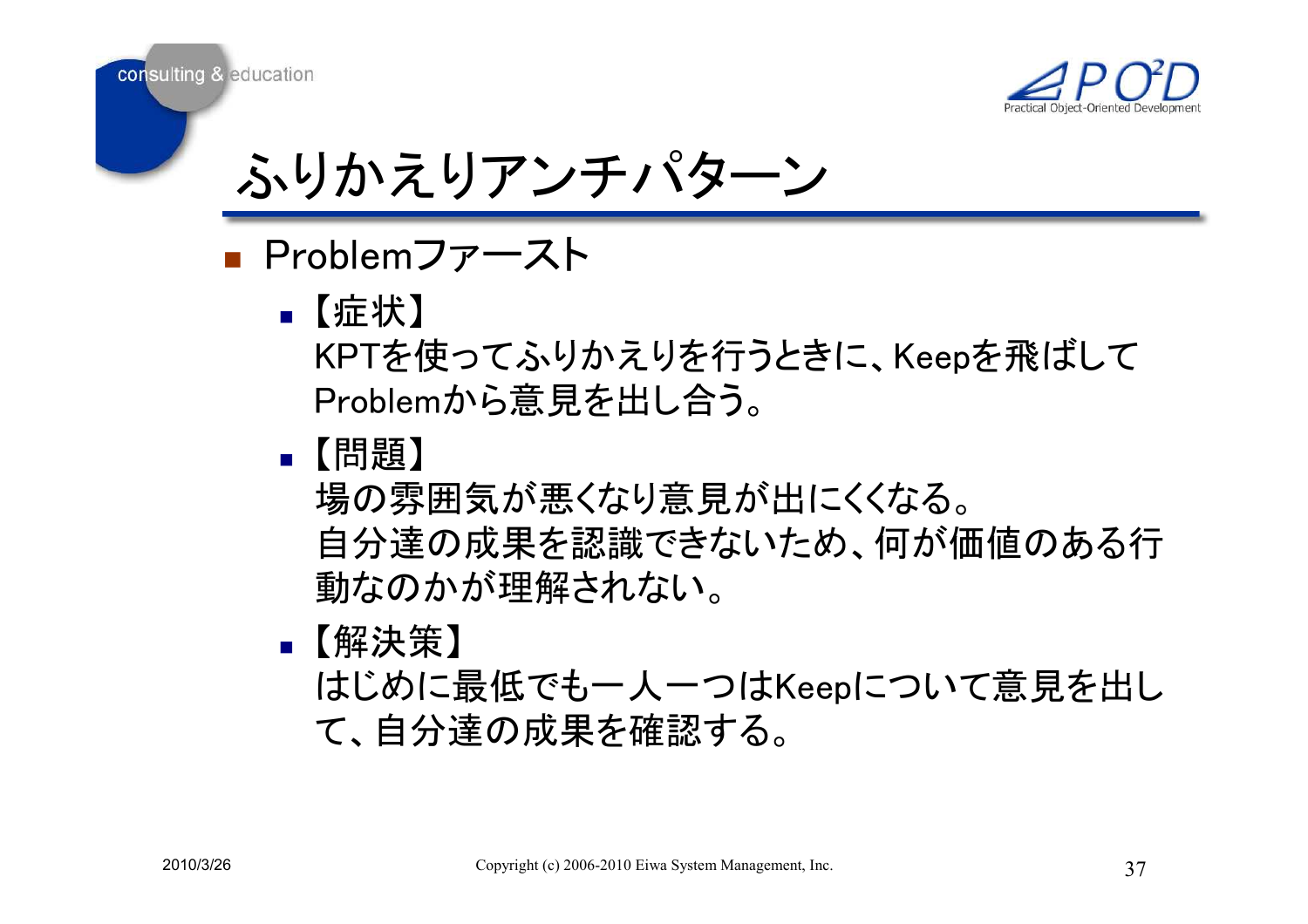

consulting & education

ふりかえりアンチパターン

- **T ■ 時期ずらし** 
	- П 䛆≧䛇定期的にふりかえりをやると決めるも、都合がつかずに、 1日延び、2日延び、といつの間にかフェードアウトしてし まい。だれもふりかえりのことに触れなくなる。
	- П ■【問題】

ふりかえりが定期的に開催されない。

П ▪【解決策】

定期的に集まれるメンバーだけでもいいので実施する。 さらに、参加の負担を軽減するために短時間でふりかえ りを行う。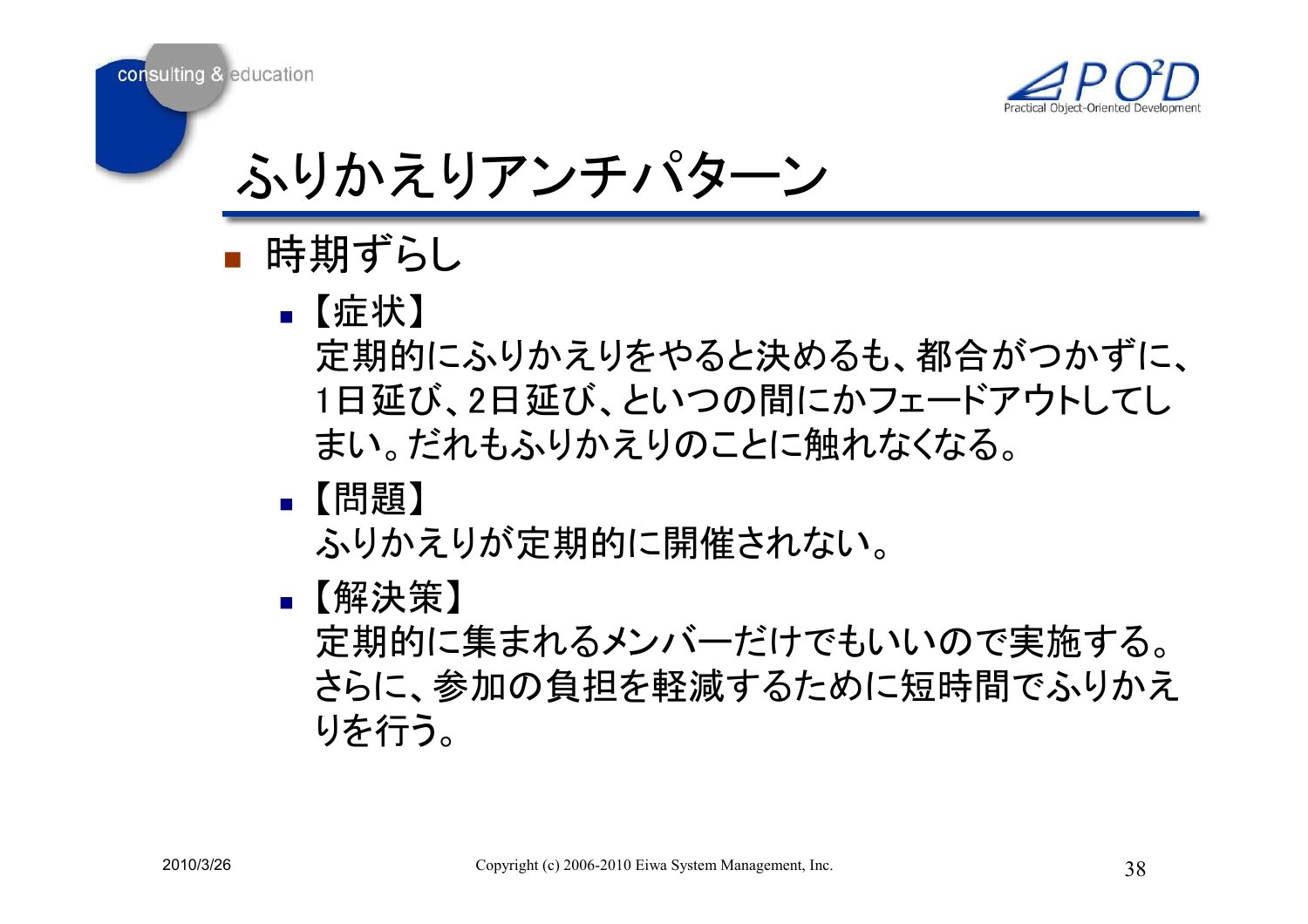

consulting & education

ふりかえりアンチパターン

- **T** ■ 分析中毒
	- ■【症状】
		- 問題の原因追及に対して、あーでもない、こーでもないと 時間をかけるが、疲れるか、時間が足りなくなってしまい、 結局、肝心の改善策を出さずに終了してしまう。
	- П ■【問題】
		- 問題の原因追及に時間をかけすぎてしまい、改善策に 時間がかけられない。
	- П ▪【解決策】

分析をするべき問題を絞り込み、分析するまでもない問 題については分析をしない。また、解決できない問題に ついては、解決するのをあきらめる。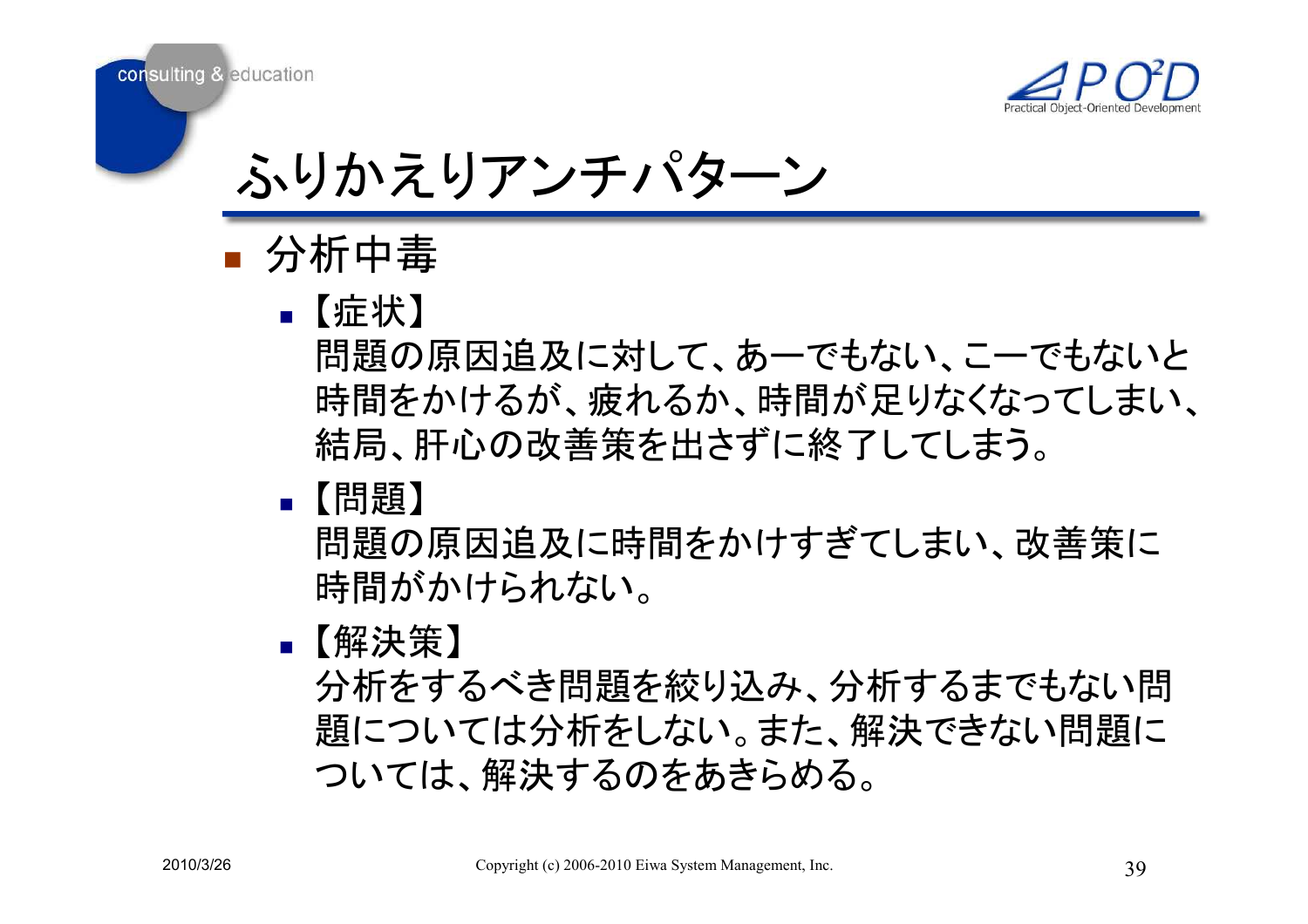

ふりかえりアンチパターン

- **T** ■ 期待過剰
	- ■【症状】

Problemを挙げて見えるところに貼っておけば、きっと誰 かが見て手を差し伸べてくれると思っているが、結局は 誰も見てくれず、当然のごとく誰も助けてくれない。

П ■【問題】

問題の解決を他人任せにしている。

П ▪【解決策】

Problemに効果があるような、行動可能なTryを挙げ、実 際に行動する。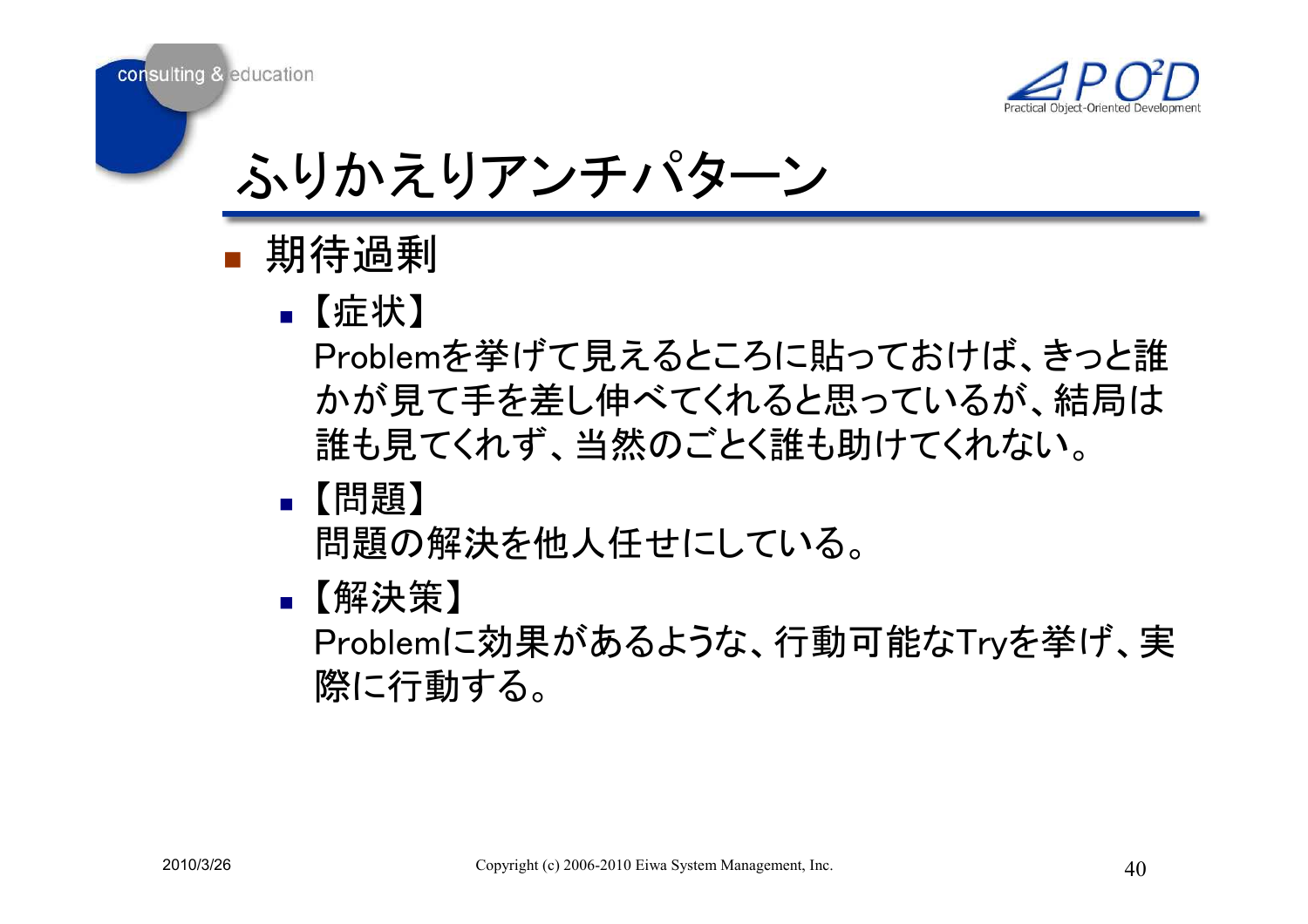

ふりかえリアンチパターン

**T** ■ 空中戦

consulting & education

- 【 1】 䛆≧䛇議論をするが、話が抽象的になったり、堂々巡りしたりす る。
	- П ▪【問題】 議論の内容が見えない。

#### П ▪【解決策】

議論の内容を誰でもが見えるように板書する。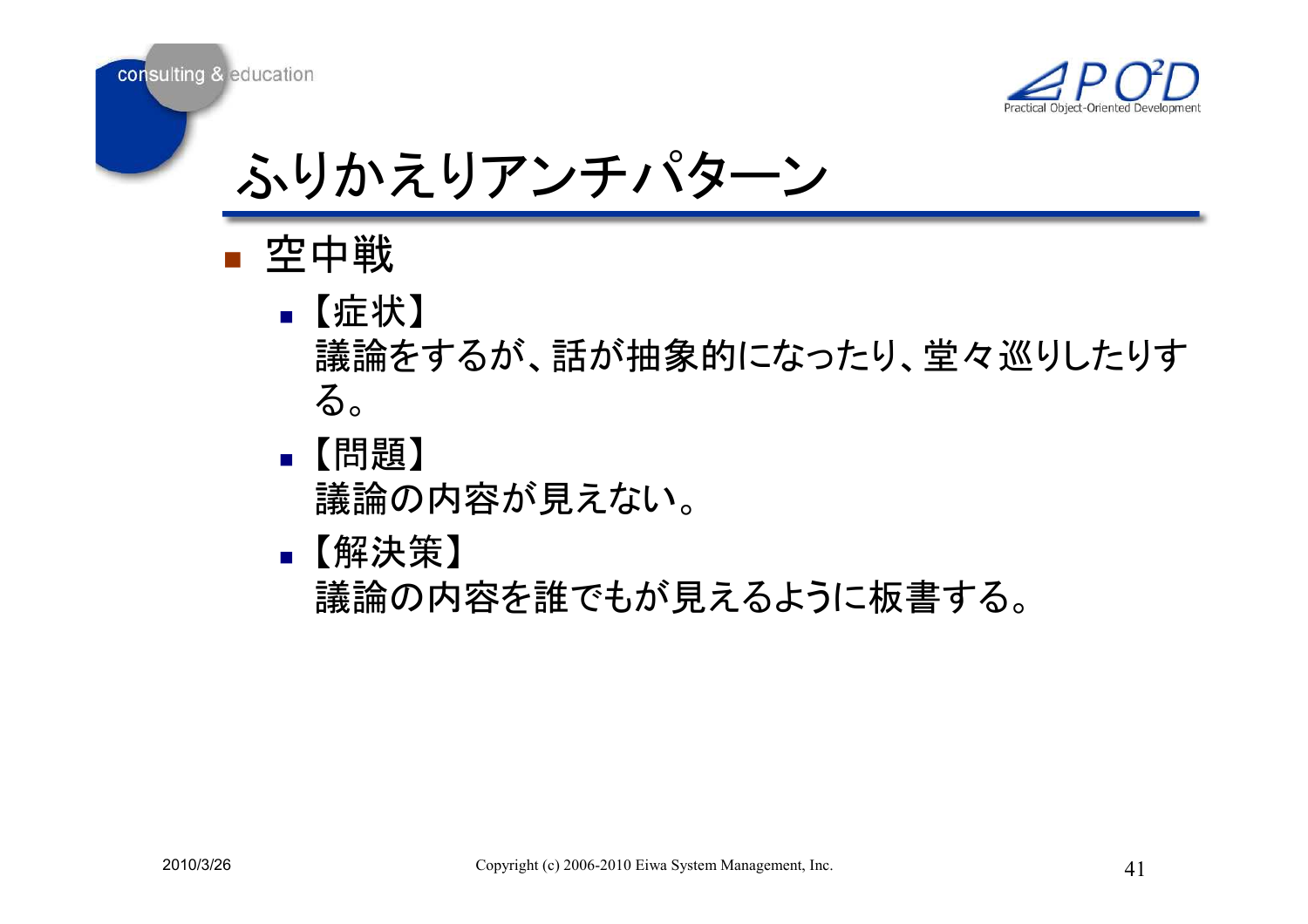

## ふりかえりアンチパターン

- **T** ■ 残り続けるProblem
	- П ■【症状】

Problem挙がった内容がずっと残っていて、毎回ふりか えりの際に検討するが有効な改善策を打ち出せずに、 Problemが解決されない。

П ■【問題】

自力で解決できないProblemがある。

П ▪【解決策】

解決するのをあきらめProblemから取り下げる。解決でき ないProblemに時間を割くよりも、もっと前に進めるような ことに時間を割くほうが効果的。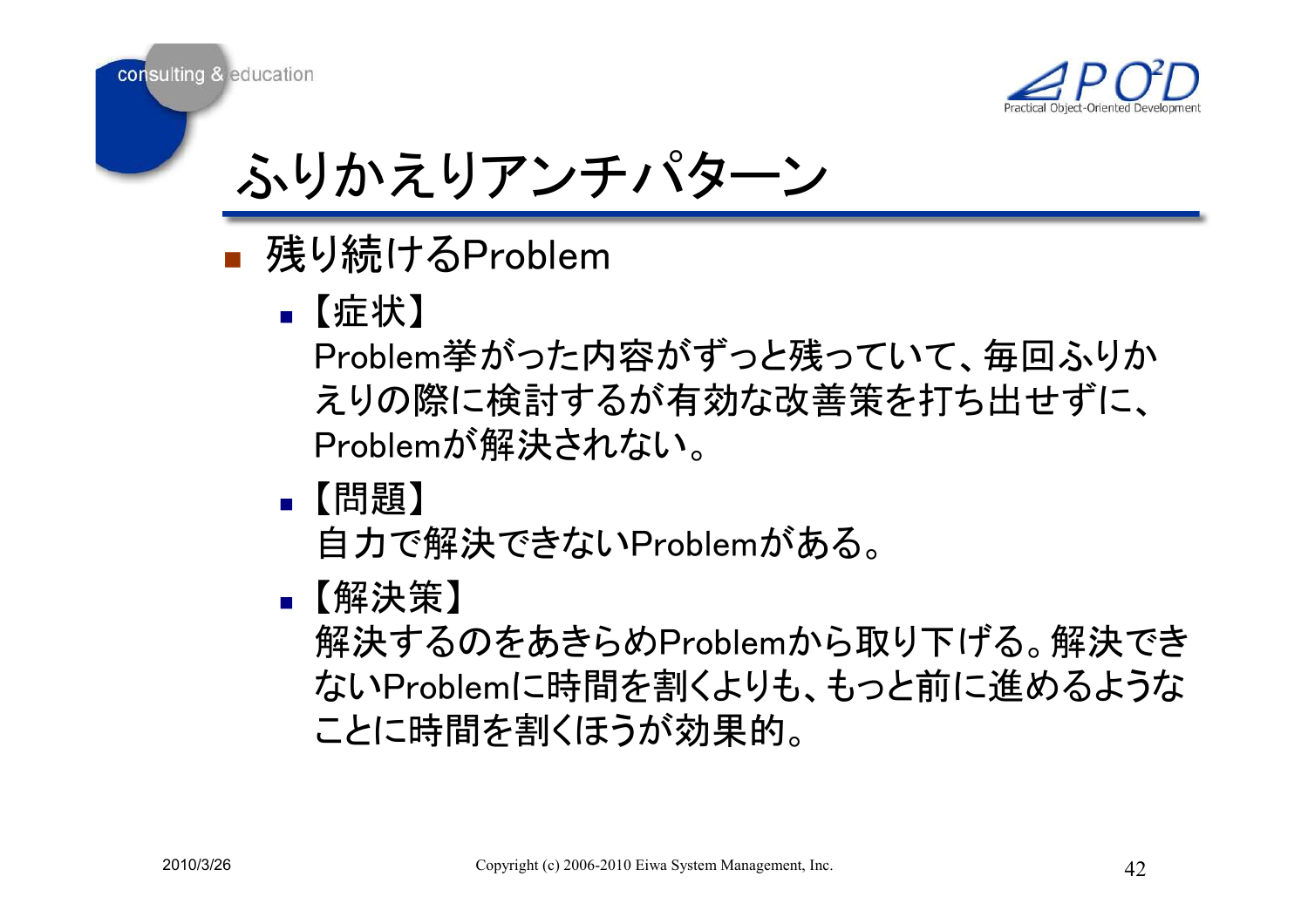



### ふりかえりの失敗例

| Keep<br><u> The Common Section of the Common Section of the Common Section of the Common Section of the Common Section of the Common Section of the Common Section of the Common Section of the Common Section of the Common Section of </u><br><b>The Common</b><br><b>Contract Contract</b><br><b>Contract Contract</b> | <u> El Estado en la f</u><br>$\sim 10$<br><b>The Common State</b><br><b>Contract Contract</b><br><b>Contract Contract</b><br>█▋█▌█▌█▌█▌█▌<br>$\sim 100$ | Keep<br><b>The Common Common Common Common Common</b><br><b>Contract Contract</b>                                                                                                                                                               | Γr<br>$\sqrt{2}$<br><b>Contract Contract</b><br>$\Box$ $\Box$<br><b>Contract</b><br><b>The College</b><br><b>The State</b><br><b>Contract</b><br><b>Contract</b><br><b>Contract Contract Contract Contract</b> |
|---------------------------------------------------------------------------------------------------------------------------------------------------------------------------------------------------------------------------------------------------------------------------------------------------------------------------|---------------------------------------------------------------------------------------------------------------------------------------------------------|-------------------------------------------------------------------------------------------------------------------------------------------------------------------------------------------------------------------------------------------------|----------------------------------------------------------------------------------------------------------------------------------------------------------------------------------------------------------------|
| Problem<br>and the first first life<br><b>The Contract of the Contract of the Contract of the Contract of the Contract of the Contract of the Contract o</b><br>$\overline{\phantom{0}}$<br><b>Contract Contract Contract</b><br><b>Contract Contract</b><br><b>Contract</b><br><b>The State State</b>                    | <u>ra de la permeta de la p</u>                                                                                                                         | Problem<br><u>the contract of the contract of the contract of the contract of the contract of the contract of the contract of the contract of the contract of the contract of the contract of the contract of the contract of the contract </u> | $\sim 100$<br>— — — — — —<br><u> Tanzania de la provincia de la provincia de la provincia de la provincia de la provincia de la provincia de l</u><br>$\sim 100$<br>$\overline{\phantom{a}}$<br>$\Box$         |

わがままTry TryがKeepになっていくが、 Problemが解決されていかない

計画先行 計画的な話ばかりで、ふりかえり がおろそかになっている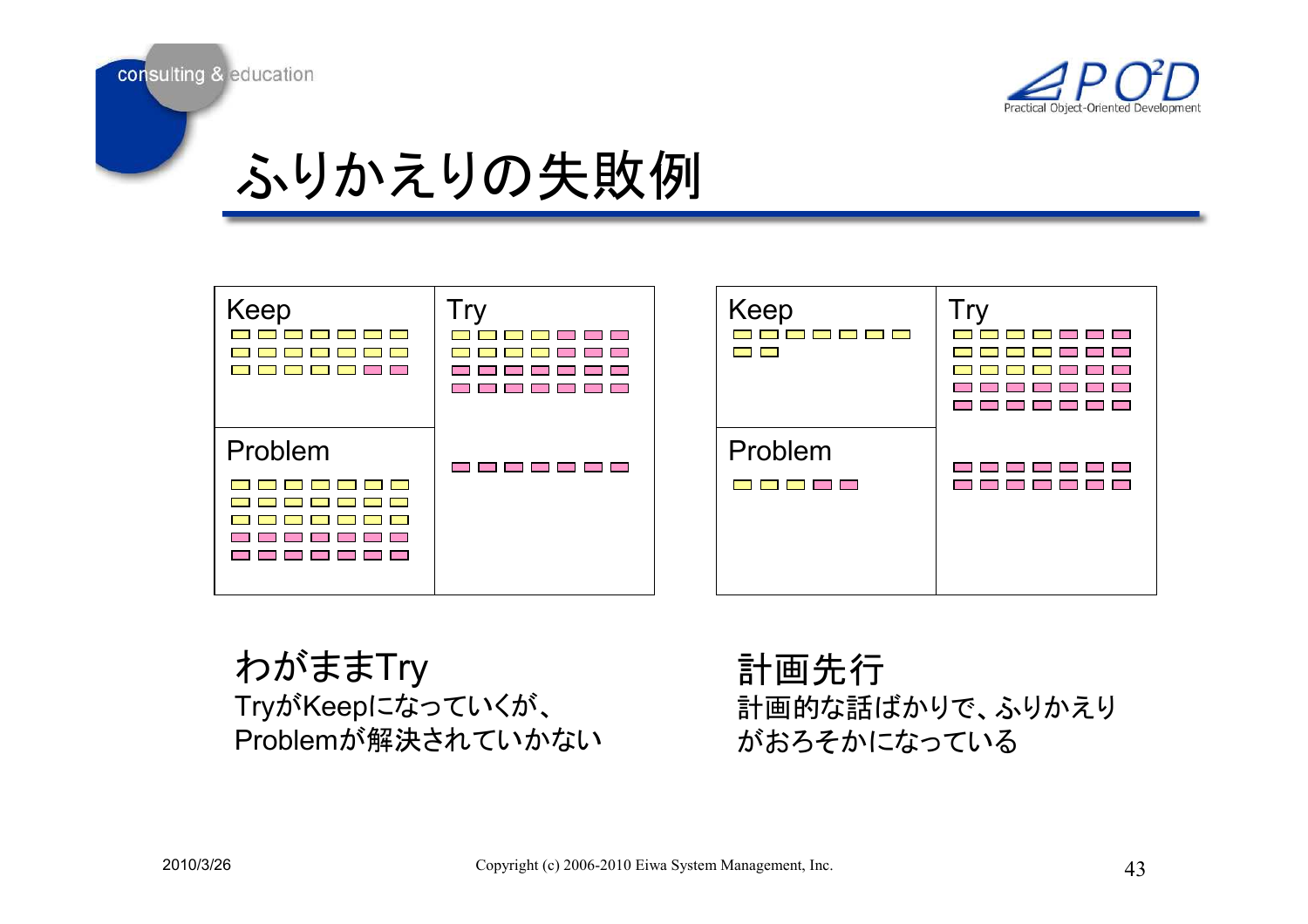



### ふりかえりの失敗例

| Keep<br>$\Box$ $\Box$<br>$\sim 100$<br>$\sim 100$<br><b>Contract Contract Contract Contract Contract Contract Contract Contract Contract Contract Contract Contract Co</b> | .<br>"""全部 | Keep<br><b>Contract Contract</b>                                           | $\overline{\phantom{0}}$<br>$\overline{\phantom{a}}$<br>$\overline{\phantom{0}}$ |
|----------------------------------------------------------------------------------------------------------------------------------------------------------------------------|------------|----------------------------------------------------------------------------|----------------------------------------------------------------------------------|
| Problem                                                                                                                                                                    |            | Problem                                                                    |                                                                                  |
| <b>Contract</b><br><b>Contract Contract</b><br><b>The Contract</b><br><b>Contract</b><br>______<br>$\bullet$                                                               |            | <b>Contract</b><br><u> El Estado en la f</u><br>$\mathcal{L}(\mathcal{A})$ |                                                                                  |
|                                                                                                                                                                            |            |                                                                            |                                                                                  |

言ったもの負け Tryに出したものは全て言った人 がやることになっていて、独創的 なアイデアを言う雰囲気がない

ᩆ䜟䜜䛺䛔Problem問題の掘り下げばかりするが、行 動に移そうとしない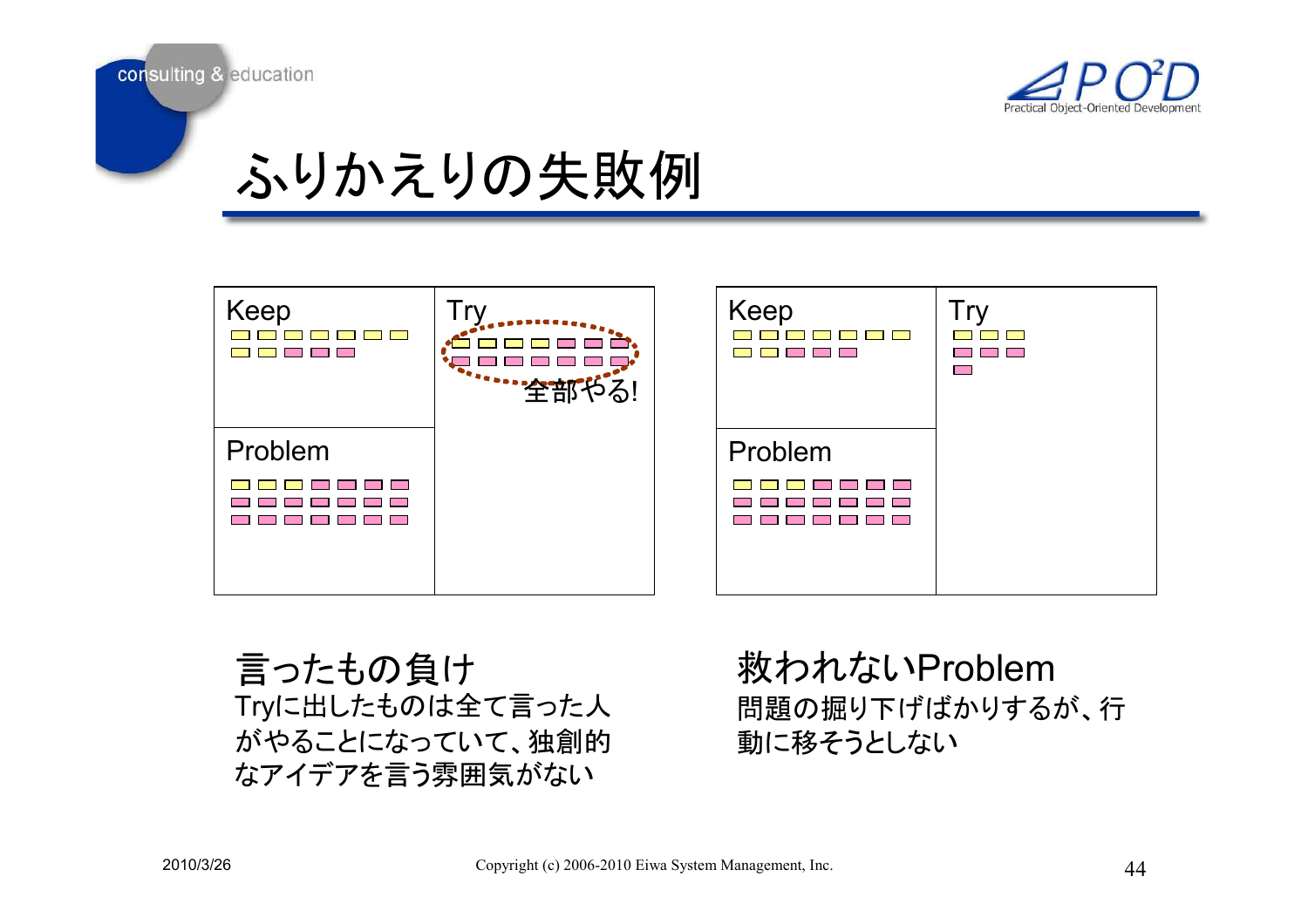



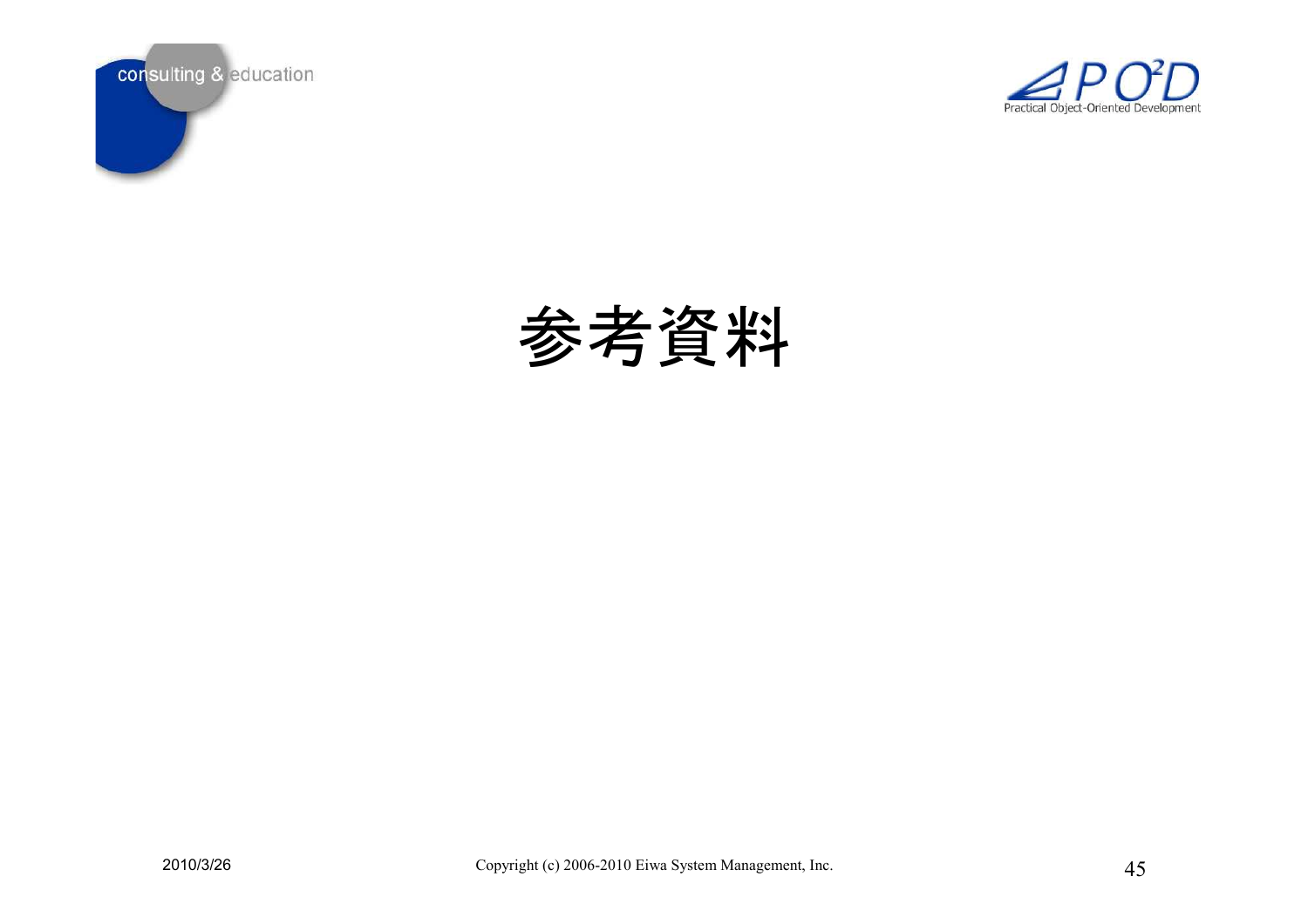



情報源



- **Contract Contract** ▪ リーン開発の本質 著:メアリー・ポッペンディ―ク、トム・ポッペンディ―ク、 ヂ䠖㧗ᔱ ඃᏊ䚸ኳ㔝 䚸┘ヂ䠖ᖹ㘠 ඣ
- b. ■ アジャイルソフトウェア開発 著:アリスター・コーバーン、訳:株式会社テクノロジックアート

■  
\nアジャイルレトロスペクティブズ  
\n
$$
\ddot{\mathbf{x}}
$$
:  
\nEsther Derby, Diana Larsen、訳: 角 在典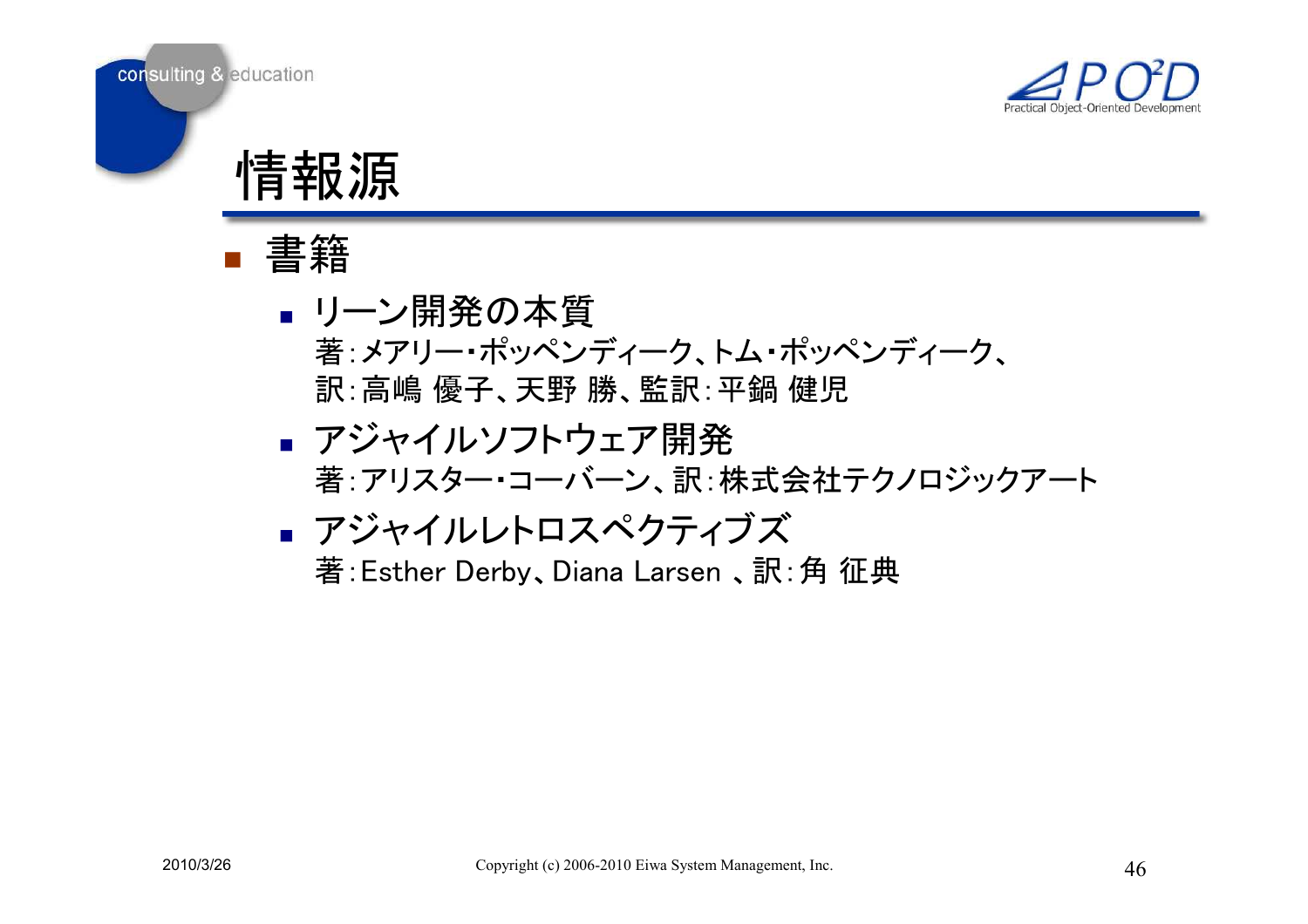



情報源



**Contract Contract** ▪ 森・黒沢のワークショップで学ぶ解決志向ブリーフセラ  $\mathsf{F}$ 

ⴭ䠖᳃ ಇኵ䚸㯮ἑ ᖾᏊ

- П ▪ 会議が変わる6つの帽子 著:エドワード・デ ボーノ 、訳:川本 英明<br>:"
- П ■ ザ・トヨタウェイ(上)(下) 著:ジェフリー・K・ライカー、訳:稲垣 公夫<br>-